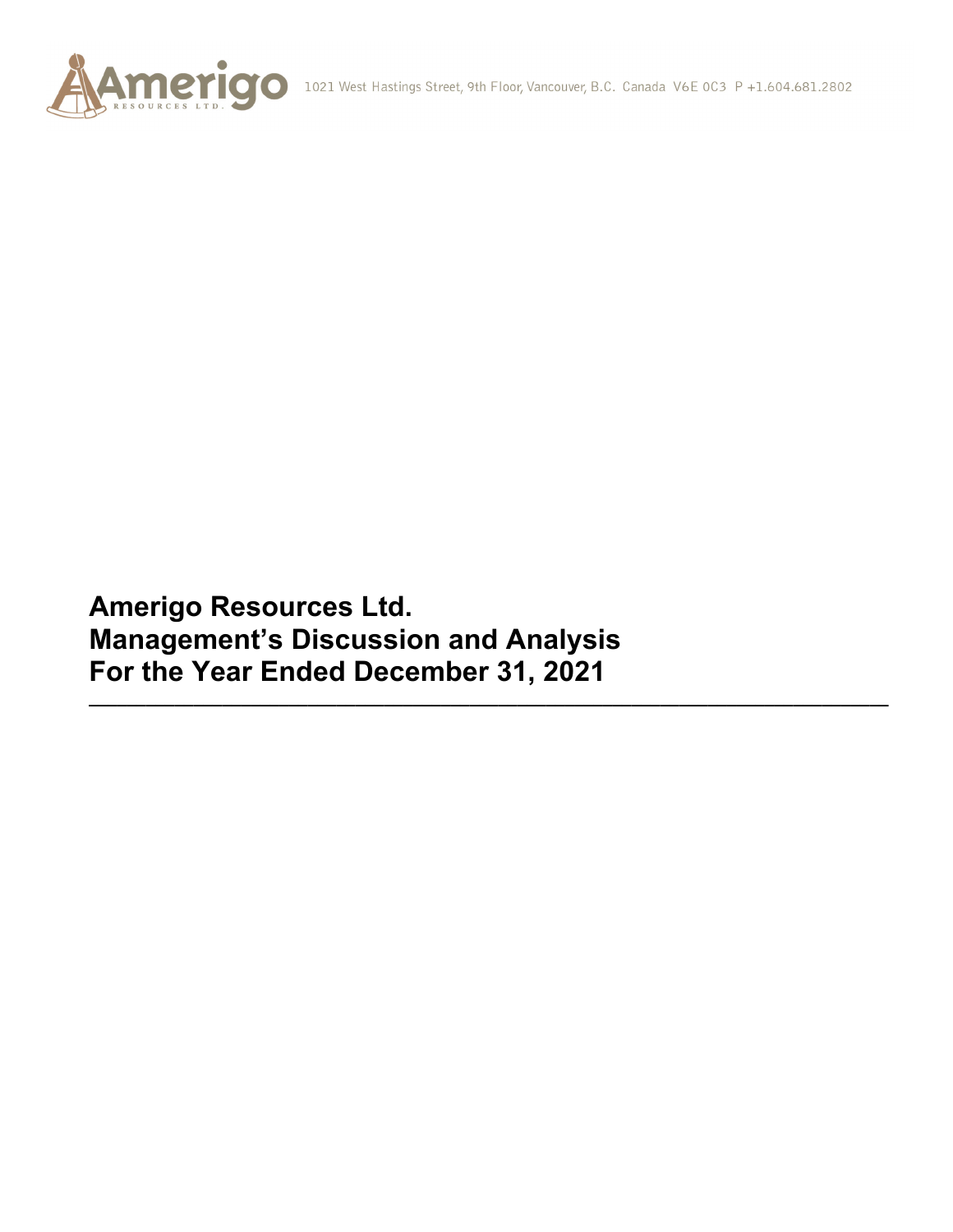# *T A B L E of C O N T E NT S*

This Management's Discussion & Analysis ("MD&A") has the following sections:

- 1. **About Amerigo**  An executive summary of the Company's business and long-term contractual relationship with Corporación Nacional del Cobre de Chile ("Codelco")'s El Teniente Division ("DET") … (PAGE 3)
- 2. **Purpose of MD&A and Identification of Non-IFRS Measures**  Information on accounting principles, reporting currency and other background factors to facilitate the understanding of this MD&A and related consolidated financial statements... (PAGE 3)
- 3. **Annual Headlines** A summary of key operating and financial metrics during the year ended December 31, 2021 and as at December 31, 2021… (PAGE 4)
- 4. **Five-Quarter Financial Results and Summary Cash Flow Information** A summary of financial results and uses and sources of cash presented on a quarterly basis for the most recent five reporting quarters... (PAGE 6)
- 5. **Overall Performance** A brief description of financial performance in 2021… (PAGE 7)
- 6. **Selected Annual Information** Three-year financial metrics in tabular form… (PAGE 7)
- 7. **Operating Results** An analysis of production results, for 2021 compared to the year ended December 31, 2020 and outlook for 2022… (PAGE 8)
- 8. **Financial Results 2021** An analysis of financial performance during 2021 compared to 2020… (PAGE 10)
- 9. **Financial Results Quarter Ended December 31, 2021** An analysis of financial performance during the quarter ended December 31, 2021 ("Q4-2021"), compared to the quarter ended December 31, 2020 ("Q4- 2020") … (PAGE 15)
- 10. **Comparative Periods** A summary of financial data for the most recent eight reporting quarters… (PAGE 15)
- 11. **Financial Position and Borrowings** A review of cash flow components, summary of borrowings and analysis of financial position as at December 31, 2021… (PAGE 17)
- 12. **Agreements with Codelco's DET** A summary of contractual arrangements with Codelco's DET… (PAGE 19)
- 13. **Summary of Obligations**  Summary of contractual obligations… (PAGE 20)
- 14. **Transactions with Related Parties** Description of related party transactions… (PAGE 20)
- 15. **Other MD&A Requirements** –Critical accounting estimates & judgments, internal controls over financial reporting, commitments, and cautionary statement on forward looking information… (PAGE 21)

#### **THIS DOCUMENT CONTAINS FORWARD-LOOKING STATEMENTS. REFER TO THE CAUTIONARY LANGUAGE UNDER THE HEADING "CAUTIONARY STATEMENT ON FORWARD-LOOKING INFORMATION" (PAGE 23).**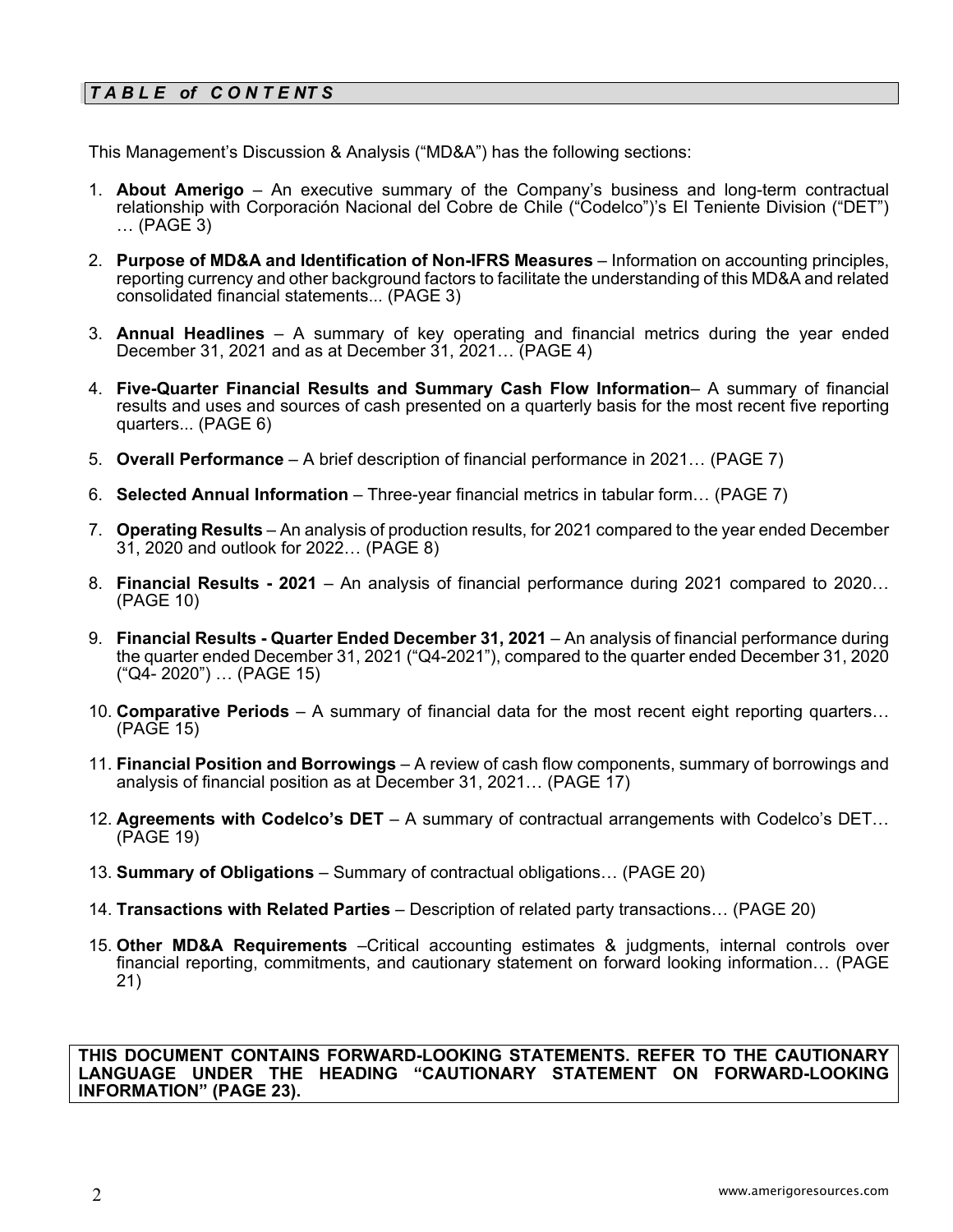# **AMOUNTS REPORTED IN U.S. DOLLARS ("USD"), EXCEPT WHERE INDICATED OTHERWISE.**

#### **ABOUT AMERIGO**

Amerigo Resources Ltd. ("Amerigo") owns a 100% interest in Minera Valle Central S.A. ("MVC"), a producer of copper and molybdenum concentrates. MVC, located in Chile, has a long-term contract with Codelco's DET to process fresh and historic tailings from El Teniente. El Teniente, in production since 1905, is the world's largest underground copper mine. Refer to Agreements with Codelco's DET (page 19).

MVC currently operates under a tolling agreement with DET and title to the copper concentrates produced by MVC remains with DET. MVC earns copper tolling revenue, calculated as the gross value of copper produced at applicable market prices net of notional items, which include treatment and refining charges, DET copper royalties and transportation costs.

Molybdenum concentrates produced at MVC are sold under sales agreement with Chile's Molibdenos y Metales S.A. ("Molymet") and Glencore Chile SpA ("Glencore").

Amerigo's shares are listed for trading on the Toronto Stock Exchange ("TSX") and traded in the United States on the OTCQX.

#### **PURPOSE OF MD&A and IDENTIFICATION OF NON-IFRS MEASURES**

This MD&A of the results of operations and financial position of Amerigo together with its subsidiaries (collectively, the "Company"), is prepared as of February 22, 2022.

It should be read in conjunction with Amerigo's audited consolidated financial statements and related notes for the year ended December 31, 2021.

Amerigo's financial statements are reported in accordance with International Financial Reporting Standards ("IFRS") as issued by the International Accounting Standards Board ("IASB"). The financial data in this MD&A is derived from Amerigo's financial statements, except non-IFRS measures which are indicated as such.

All amounts are presented in U.S. dollars except when otherwise indicated.

Our objective in preparing this MD&A is to help the reader understand the factors affecting the Company's current and future financial performance.

#### **Non-IFRS Measures**

In this MD&A we refer to the terms "cash cost" and "total cost", which are performance measures commonly used in the mining industry that are not defined under IFRS. Cash cost is the aggregate of smelting and refining charges, tolling/production costs net of inventory adjustments and administration costs, net of byproduct credits. Cash cost per pound produced is based on pounds of copper produced and is calculated by dividing cash cost over the number of pounds of copper produced. Total cost is equal to the aggregate of cash cost, DET notional copper royalties and DET molybdenum royalties, and depreciation. A tabular reconciliation of cash cost and total cost to tolling and production costs is available on page 13.

Another non-IFRS measure used by the Company is "operating cash flow before changes in non-cash working capital". This is calculated by adding back the decrease or subtracting the increase in changes in non-cash working capital to or from cash provided by (used in) operating activities. A tabular reconciliation of cash provided by operating activities and operating cash flow before changes in non-cash working capital in 2021 and 2020 is available on page 7.

These non-IFRS performance measures are included in this MD&A because they provide key performance measures used by management to monitor operating performance, assess corporate performance, and to plan and assess the overall effectiveness and efficiency of Amerigo's operations. These performance measures are not standardized financial measures under IFRS and, therefore, amounts presented may not be comparable to similar financial measures disclosed by other issuers. These performance measures should not be considered in isolation as a substitute for measures of performance in accordance with IFRS.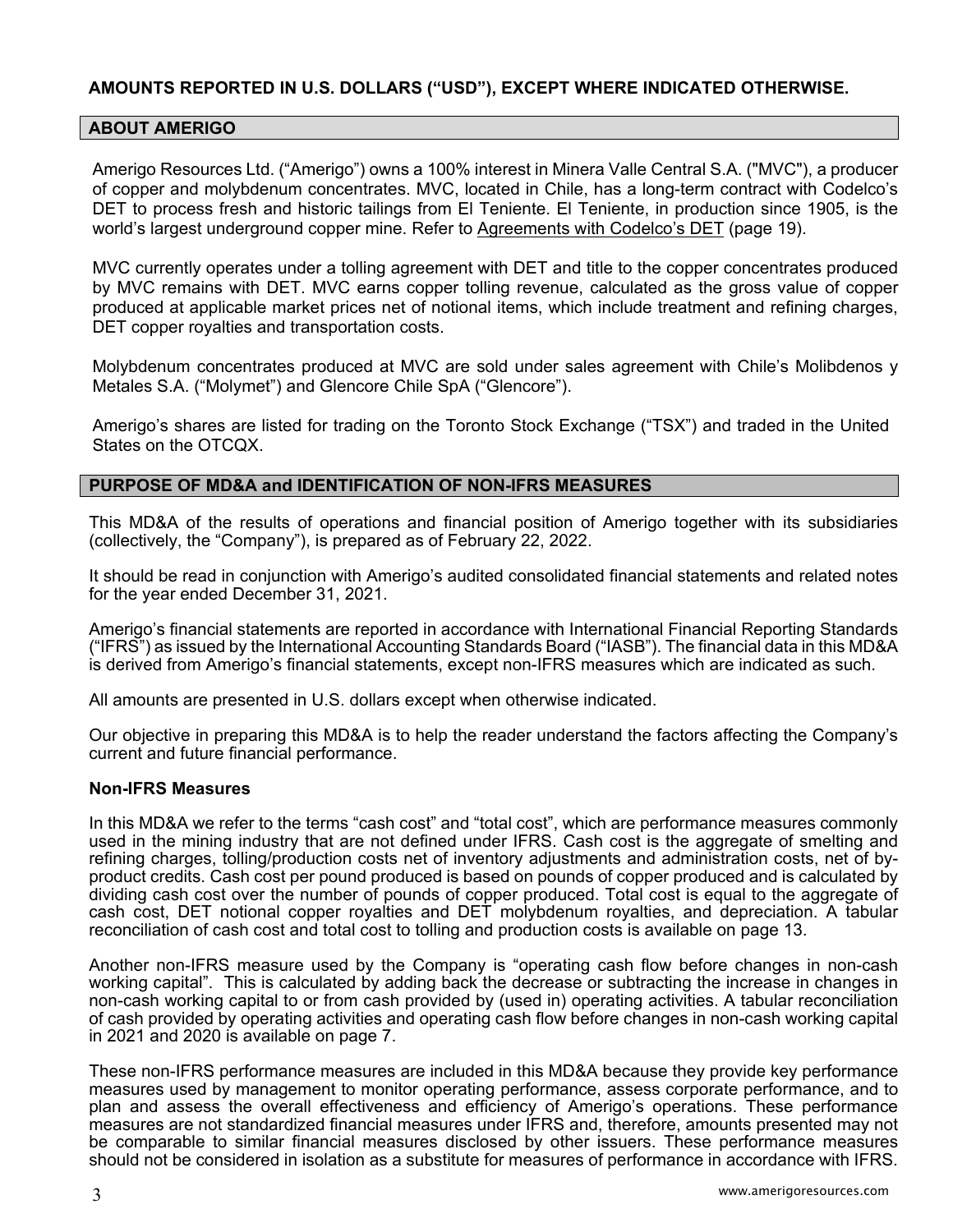# **ANNUAL HEADLINES**

| <b>ANNUAL KEY PERFORMANCE METRICS</b>                                    |           | Years ended December 31, |           |       |
|--------------------------------------------------------------------------|-----------|--------------------------|-----------|-------|
|                                                                          | 2021      | 2020                     | Change    | %     |
| Copper produced (million pounds) <sup>1</sup>                            | 63.4      | 56.2                     | 7.2       | 13%   |
| Copper delivered (million pounds) $^1$                                   | 63.9      | 56.3                     | 7.6       | 13%   |
| Revenue (\$ thousands) $2$                                               | 199,551   | 126,427                  | 73,124    | 58%   |
| DET notional copper royalties (\$ thousands)                             | 78,374    | 33,536                   | 44,838    | 134%  |
| Tolling and production costs (\$ thousands)                              | 127,463   | 111,041                  | 16,422    | 15%   |
| Gross profit (\$ thousands)                                              | 72,088    | 15,386                   | 56,702    | 369%  |
| Net income (\$ thousands)                                                | 39,819    | 6,064                    | 33,755    | 557%  |
| Earnings per share                                                       | 0.22      | 0.03                     | 0.19      | 633%  |
| Earnings per share (Cdn\$)'                                              | 0.28      | 0.05                     | 0.23      | 460%  |
| Operating cash flow before changes in working capital (\$ thousands) $3$ | 69,453    | 29,148                   | 40,305    | 138%  |
| Cash flow paid for purchase of plant and equipment (\$ thousands)        | (11, 956) | (2,794)                  | 9,162     | 328%  |
| Cash and cash equivalents (\$ thousands)                                 | 59,792    | 14,085                   | 45,707    | 325%  |
| Restricted cash (\$ thousands)                                           | 4,221     |                          | 4,221     | 100%  |
| Borrowings (\$ thousands) <sup>4</sup>                                   | 30,404    | 53,768                   | (23, 364) | (43%) |
| MC's copper price (\$/lb) <sup>5</sup>                                   | 4.25      | 2.94                     | 1.31      | 45%   |
| $M/C's$ molybdenum price $(\frac{6}{10})^6$                              | 15.01     | 8.19                     | 6.82      | 83%   |

<sup>1</sup> Copper production conducted under tolling agreement with DET. 2021 production included nil pounds from slag processing (2020: 1.2 million pounds).<br><sup>2</sup> Revenue reported net of notional items (smelting and refining charges, DET notional copper royalties and transportation

costs).

3 A non-IFRS measure.<br><sup>4</sup> At December 31, 2021, comprised of short and long-term portions of \$7.0 and \$23.4 million respectively.<br><sup>5</sup> MVC's copper price is the average notional copper price for the period, before smelting royalties, transportation costs and settlement adjustments to prior quarter periods.<br><sup>6</sup> MVC's molybdenum price is the average realized molybdenum price in the period, before roasting charges and settlement

adjustments to prior quarter periods.<br><sup>7</sup> Earnings per share in Canadian dollars ("Cdn") was calculated by converting the net income to Cdn using the average USD-

Cdn foreign exchange rate during the year of 1 USD:1.2535 Cdn (2020- 1 USD:1.3415 Cdn)

# **Amerigo reported 2021 annual net income of \$39.8 million**

- 2021 net income was \$39.8 million (2020: \$6.1 million) due to higher metal prices during the year and a 13% increase in copper production.
- Annual earnings per share ("EPS") was \$0.22 (Cdn\$0.28) (2020: \$0.03 (Cdn\$0.05)).
- The Company generated annual operating cash flow before changes in non-cash working capital of \$69.5 million (2020: \$29.1 million). Annual net operating cash flow was \$93.1 million (2020: \$19.8 million).

# **MVC produced 63.4 million pounds of copper ("M lbs") at a cash cost of \$1.75 per pound**

- 2021 production was 63.4 M lbs of copper (2020: 56.2 M lbs), including 32.3 M lbs from fresh tailings (2020: 25.6 M lbs) and 31.1 M lbs from Cauquenes (2020: 29.3 M lbs). The 13% copper production increase in 2021 was due to higher fresh tailings tonnage, grade and recoveries as well as higher tonnage from Cauquenes.
- 2021 molybdenum production was 1.3 M lbs (2020: 1.4 M lbs) due to lower moly content in fresh tailings.
- 2021 cash cost (a non-IFRS measure, page 14) decreased to \$1.75 per pound ("/lb") (2020: \$1.76/lb).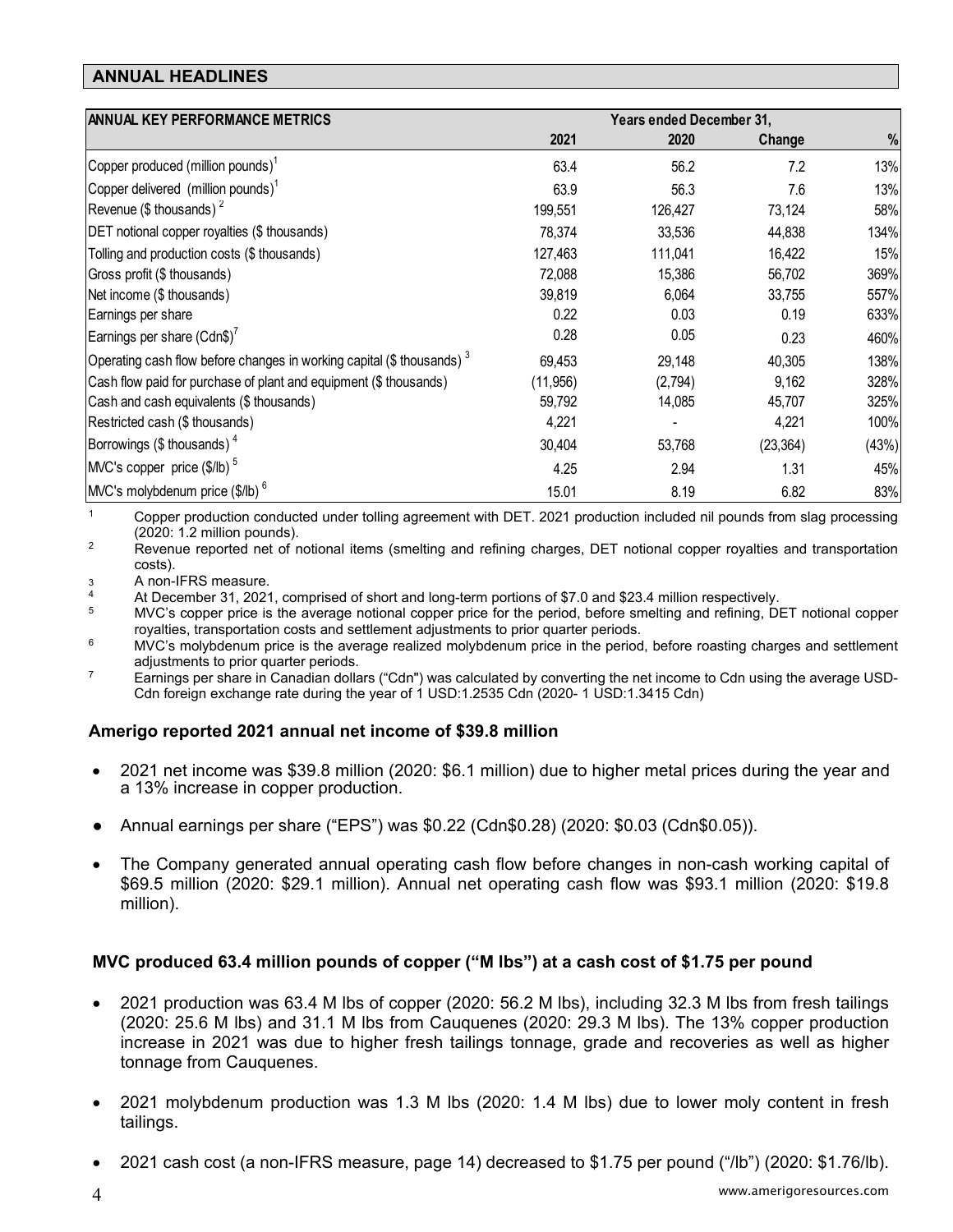2021 total cost (a non-IFRS measure, page 14) increased to \$3.32/lb (2020: \$2.72/lb), due mostly to a \$0.65/lb increase in DET notional royalties from higher metal prices.

### **MVC's average copper price in 2021 was \$4.25/lb**

- $\bullet$  In 2021, MVC's copper price was \$4.25/lb (2020: \$2.94/lb) and MVC's molybdenum price was \$15.01/lb (2020: \$8.19/lb).
- Revenue in 2021 was \$199.6 million (2020: \$126.4 million), including copper tolling revenue of \$181.4 million (2020: \$116.3 million), molybdenum revenue of \$18.1 million (2020: \$9.5 million) and slag processing revenue of \$nil (2020: \$0.7 million).
- Copper tolling revenue is calculated from MVC's gross value of copper tolled of \$269.4 million (2020: \$156.6 million) and fair value adjustments to settlement receivables of \$13.1 million (2020: \$11.6 million), less notional items including DET royalties of \$78.4 million (2020: \$33.5 million), smelting and refining of \$20.6 million (2020: \$16.7 million) and transportation of \$2.0 million (2020: \$1.8 million).
- The Company's financial performance is very sensitive to changes in copper prices. At December 31, 2021, MVC's provisional copper price was \$4.32/lb and final prices for October, November, and December 2021 sales will be the average London Metal Exchange ("LME") prices for January, February and March 2022 respectively. A 10% increase or decrease from the \$4.32/lb provisional price would result in a \$7.2million change in copper revenue in 2022 in respect of 2021 production.
- Amerigo remains fully leveraged to the price of copper.

### **On December 31, 2021, cash and restricted cash balance was \$64.0 million, with working capital of \$24.6 million**

- At December 31, 2021, the Company held cash and cash equivalents of \$59.8 million (December 31, 2020: \$14.1 million), restricted cash of \$4.2 million (2020: \$nil) and had working capital of \$24.6 million (December 31, 2020: working capital deficiency of \$6.1 million).
- In response to its improved cash generating capacity and liquidity, in Q4-2021 the Company returned \$11.6 million to shareholders. \$8.8 million was returned from the purchase of 8.5 million common shares for cancellation (7.1 million shares repurchased through a Substantial Issuer Bid completed on November 12, 2021, and 1.4 million shares repurchased through an ongoing Normal Course Issuer Bid). \$2.8 million was returned through Amerigo's Q4-2021 quarterly dividend of Cdn\$0.02 per share. In 2022, Amerigo may repurchase for cancellation a further 9.4 million shares under the Normal Course Issuer Bid.
- In 2021, MVC made debt repayments of \$57.8 million (2020: \$9.4 million) and received funds of \$33.8 million from a replacement term loan. The Company's borrowings at year end were \$30.4 million (December 31, 2020: \$53.8 million).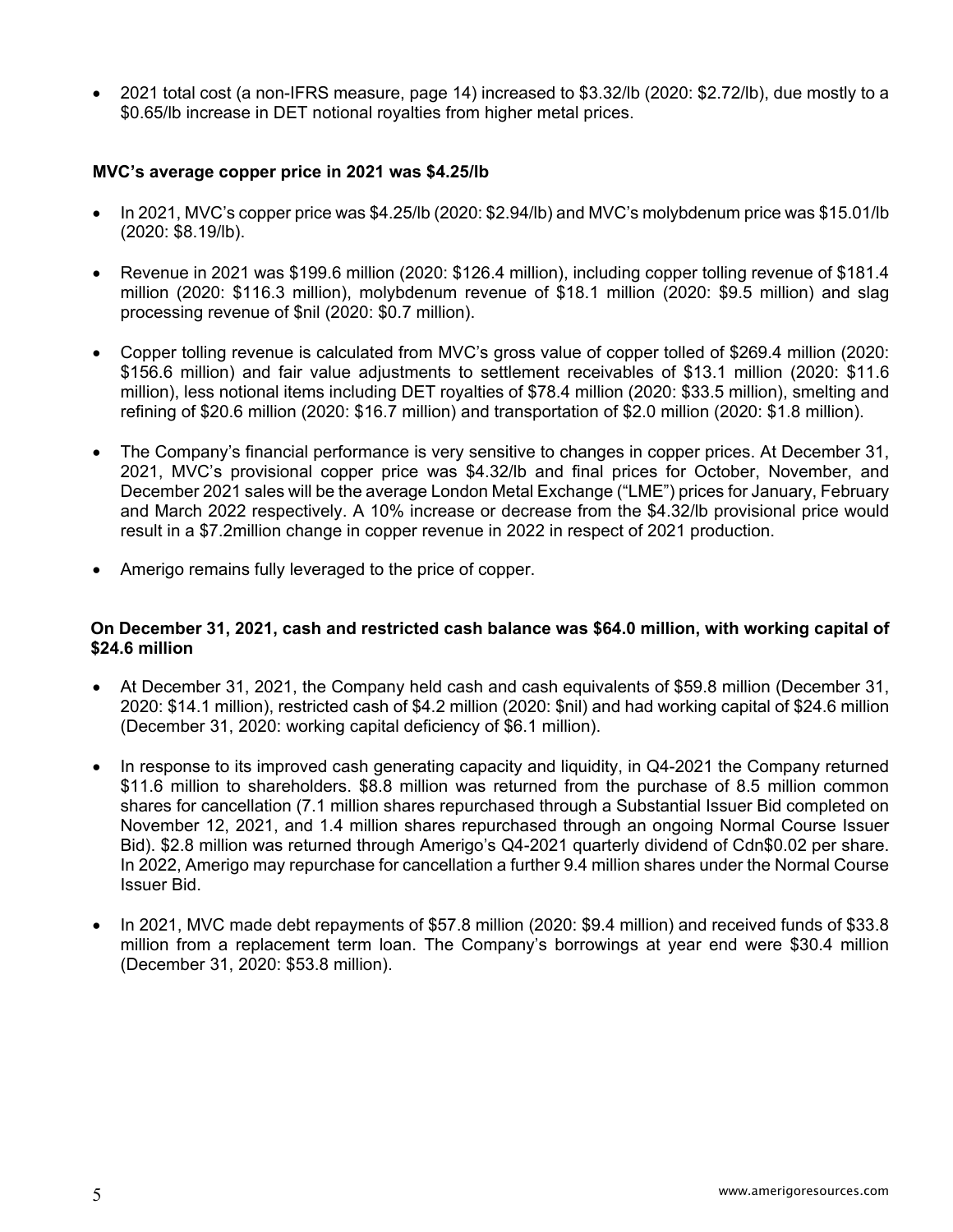# **SUMMARY OF FINANCIAL RESULTS Q4-2021 TO Q4-2020**

|                                                                                                                               |                 | Q1-2021         | Q4-2020         |
|-------------------------------------------------------------------------------------------------------------------------------|-----------------|-----------------|-----------------|
| \$<br>\$                                                                                                                      | \$              | \$              | \$              |
| Copper production, million pounds <sup>1</sup><br>16.892<br>15.988                                                            | 14.987          | 15.501          | 16.449          |
| Copper deliveries, million pounds 1<br>16.720<br>16.903                                                                       | 15.133          | 15.109          | 15.904          |
| MVC's copper price (\$/lb)<br>4.32<br>4.23                                                                                    | 4.37            | 4.08            | 3.52            |
| Financial results (\$ thousands)                                                                                              |                 |                 |                 |
| Revenue                                                                                                                       |                 |                 |                 |
| Gross value of copper produced<br>72,630<br>72,001<br>Adjustments to fair value of settlement receivables<br>2,641<br>(2,867) | 66,634          | 58,143<br>8,530 | 56,015          |
| 75,271<br>69,134                                                                                                              | 4,758<br>71,392 | 66,673          | 5,346<br>61,361 |
| Notional items deducted from gross value of copper produced:                                                                  |                 |                 |                 |
| DET royalties - copper<br>(20, 594)<br>(21, 606)                                                                              | (20, 183)       | (15, 991)       | (12, 355)       |
| Smelting and refining<br>(5, 426)<br>(5, 499)                                                                                 | (4, 944)        | (4, 762)        | (4,905)         |
| Transportation<br>(458)<br>(520)                                                                                              | (524)           | (519)           | (511)           |
| Copper tolling revenue<br>47,781<br>42,521                                                                                    | 45,741          | 45,401          | 43,590          |
| 4,228<br>5,611<br>Molybdenum and other revenue                                                                                | 4,762           | 3,506           | 3,598           |
| 52,009<br>48,132                                                                                                              | 50,503          | 48,907          | 47,188          |
| Tolling and production costs<br>Tolling and production costs<br>(24, 885)<br>(27, 212)                                        | (25, 289)       | (23, 834)       | (25, 376)       |
| Depreciation and amortization<br>(4,992)<br>(4, 325)                                                                          | (4, 321)        | (4,376)         | (4,350)         |
| Administration<br>(1, 345)<br>(1,288)                                                                                         | (1, 175)        | (1,262)         | (1, 227)        |
| DET royalties - molybdenum<br>(896)<br>(1, 115)                                                                               | (591)           | (557)           | (506)           |
| (32, 118)<br>(33,940)                                                                                                         | (31, 376)       | (30, 029)       | (31, 459)       |
| Gross profit<br>19,891<br>14,192                                                                                              | 19,127          | 18,878          | 15,729          |
| Other expenses                                                                                                                |                 |                 |                 |
| Derivative to related parties including changes in fair value<br>(367)<br>(85)                                                | 8               | (377)           | (1, 359)        |
| (1,254)<br>Salaries, management and professional fees<br>(614)                                                                | (548)           | (758)           | (950)           |
| Office and general expenses<br>(204)<br>(205)                                                                                 | (186)           | (401)           | (88)            |
| Share-based payment compensation<br>(195)<br>(188)                                                                            | (188)           | (89)            | (43)            |
| (1,653)<br>(1,007)                                                                                                            | (922)           | (1, 248)        | (1,081)         |
| (367)<br>(460)<br>Foreign exchange (loss) gain                                                                                | (129)           | (489)           | 1,013           |
| Loss on inventory adjustments<br>Writedown of obsolete equipment and supplies                                                 |                 |                 | (2,376)         |
| (9)<br>15<br>Other gains (losses)<br>10                                                                                       | (86)<br>69      | (749)<br>26     | (1)             |
| (357)<br>(454)                                                                                                                | (146)           | (1, 212)        | (1, 364)        |
| (2, 377)<br>(1, 546)                                                                                                          | (1,060)         | (2, 837)        | (3,804)         |
| 17,514<br>Operating profit<br>12,646                                                                                          | 18,067          | 16,041          | 11,925          |
| Finance gain (expense)<br>325<br>(1, 102)                                                                                     | (2, 136)        | (856)           | (719)           |
| 17,839<br>11,544<br>Income before income tax                                                                                  | 15,931          | 15,185          | 11,206          |
| Income tax expense<br>(8,951)<br>(3, 124)                                                                                     | (4, 345)        | (4,260)         | (2,899)         |
| 8,888<br>8,420<br>Net income                                                                                                  | 11,586          | 10,925          | 8,307           |
| 0.05<br>0.05<br>Earnings per share - basic                                                                                    | 0.06            | 0.06            | 0.05            |
| 0.05<br>0.05<br>Earnings per share - diluted                                                                                  | 0.06            | 0.06            | 0.04            |
| Earnings per share Cdn\$ - basic<br>0.06<br>0.06                                                                              | 0.08            | 0.08            | 0.06            |
| Earnings per share Cdn\$ - diluted<br>0.06<br>0.06                                                                            | 0.08            | 0.08            | 0.06            |
| 1.92<br>Unit tolling and production costs<br>2.01                                                                             | 2.07            | 1.99            | 1.98            |
|                                                                                                                               |                 |                 |                 |
| Cash cost $(\frac{6}{16})^2$<br>1.68<br>1.62                                                                                  | 1.81            | 1.88            | 1.65            |
| Total cost $($/lb)^2$<br>3.31<br>3.24                                                                                         | 3.49            | 3.23            | 2.70            |
| Uses and sources of cash (\$thousands)                                                                                        |                 |                 |                 |
| Operating cash flow before non-cash working capital changes <sup>2</sup><br>18,279<br>14,067                                  | 17,067          | 20,040          | 19,757          |
| 17,705<br>Net cash from operating activities<br>25,382                                                                        | 21,902          | 28,136          | 4,639           |
| Cash (used in) from investing activities<br>(4, 532)<br>(6,022)                                                               | (839)           | 3,289           | (977)           |
| Cash used in financing activities<br>(17, 199)<br>(2, 156)                                                                    | (10, 574)       | (6, 892)        | (446)           |
| 64,945<br>Ending cash and cash equivalents<br>59,792<br>Ending restricted cash<br>4,221<br>6,441                              | 48,909<br>4,200 | 38,643          | 14,085          |

 $1$  Includes production from fresh tailings and Cauquenes tailings.

 $^{\rm 2}$  Operating cash flow before non-cash working capital changes, cash and total costs are non-IFRS measures. Refer to page 7 for the basis of reconciliation of operating cash flow before non-cash working capital and net cash provided by operating activities and page 12 for the basis of reconciliation of cash and total cost to tolling and production costs.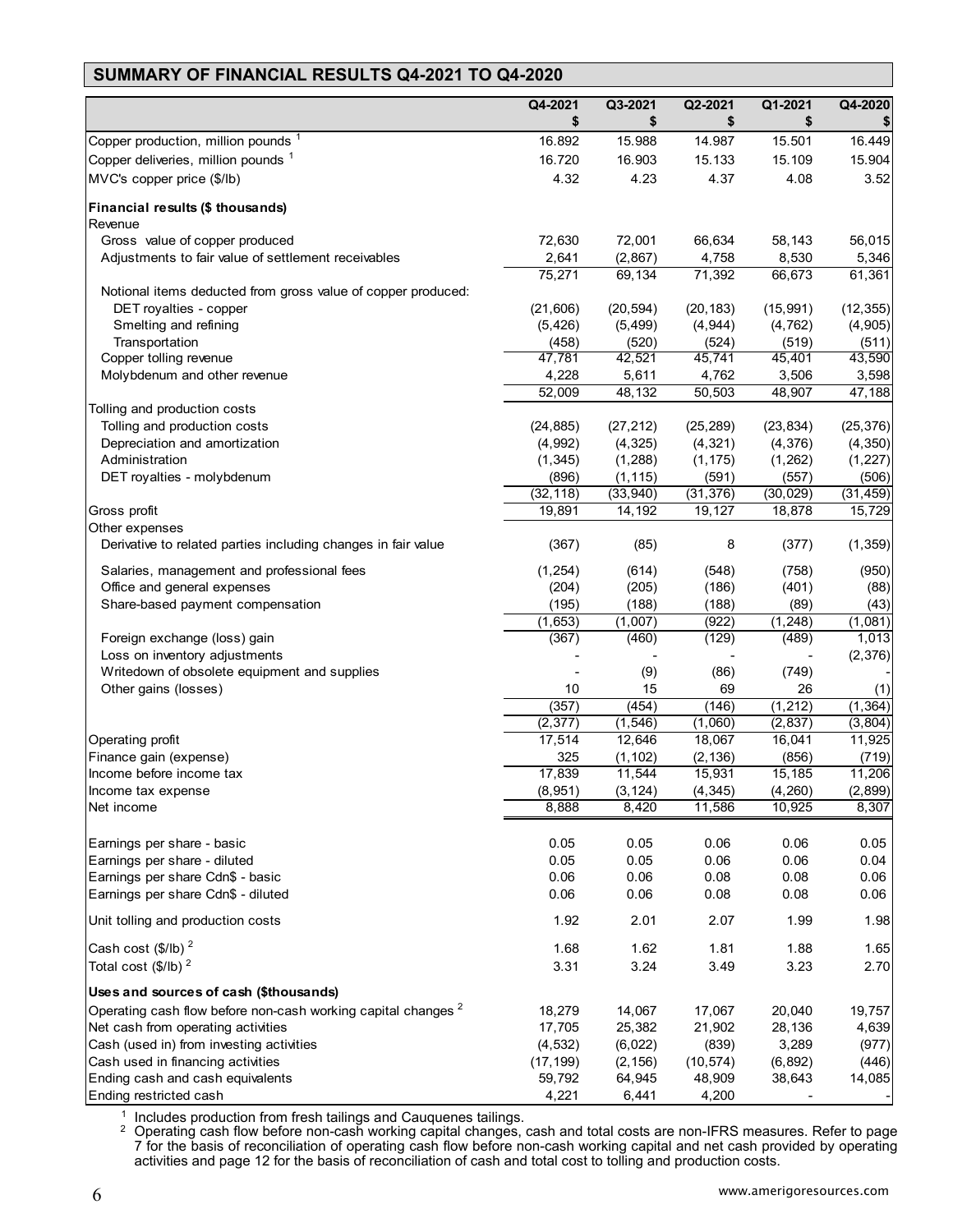A discussion on key quarterly variances (revenue and tolling and production costs) can be found on pages 15 and 16.

The reconciliation of operating cash flow before non-cash working capital and net cash provided by operating activities for the periods presented in this MD&A is the following:

| (Expressed in thousands)                            | Q4-2021 | Q4-2020 | 2021      | 2020   |
|-----------------------------------------------------|---------|---------|-----------|--------|
|                                                     |         |         |           |        |
| Net cash provided by operating activities           | 17.705  | 4.639   | 93,125    | 19,777 |
| Add (deduct):                                       |         |         |           |        |
| Changes in non-cash working capital                 | 574     | 15.118  | (23, 672) | 9,371  |
| Operating cash flow before non-cash working capital | 18.279  | 19.757  | 69.453    | 29,148 |

# **OVERALL PERFORMANCE**

In 2021, the Company posted net income of \$39.8 million (2020: \$6.1 million), due to higher metal prices during the year and a 13% increase in copper production.

In 2021, MVC's average copper price was \$4.25/lb (2020: \$2.94/lb) and MVC's average molybdenum price was \$15.01/lb (2020: \$8.19/lb).

Tolling and production costs increased 15% from \$111.0 million in 2020 to \$127.5 million in 2021 (page 11).

Other expenses increased from \$3.6 million in 2020 to \$7.8 million in 2021 (page 12).

The Company's cash flow generation substantially improved in 2021. Operating cash before changes in noncash working capital accounts was \$69.5 million (2020: \$29.1 million) and net cash from operating activities was \$93.1 million (2020: \$19.8 million).

At December 31, 2021, the Company's cash and restricted cash balance was \$64.0 million (December 31, 2020: \$14.1 million) including restricted cash of \$4.2 million (December 31, 2020: \$nil). Working capital was \$24.6 million, up from a working capital deficiency of \$6.1 million at December 31, 2020.

# **SELECTED ANNUAL INFORMATION**

The following information has been extracted from the Company's audited consolidated financial statements for the years ended December 31, 2021, 2020 and 2019.

|                                   | Year ended<br>December 31,<br>2021 | Year ended<br>December 31,<br>2020 | Year ended<br>December 31,<br>2019 |
|-----------------------------------|------------------------------------|------------------------------------|------------------------------------|
| Revenue (thousands)               | 199,551                            | 126.427                            | 119,803                            |
| Net income (loss) (thousands)     | 39,819                             | 6,064                              | (9, 413)                           |
| Earnings (loss) per share         | 0.22                               | 0.03                               | (0.05)                             |
| Diluted earnings (loss) per share | 0.22                               | 0.03                               | (0.05)                             |

|                                       | Year ended<br>December 31,<br>2021 | Year ended<br>December 31,<br>2020 | Year ended<br>December 31,<br>2019 |
|---------------------------------------|------------------------------------|------------------------------------|------------------------------------|
| Total assets                          | 269.345                            | 237.575                            | 233,662                            |
| Total long-term financial liabilities | 36,121                             | 51.548                             | 63,171                             |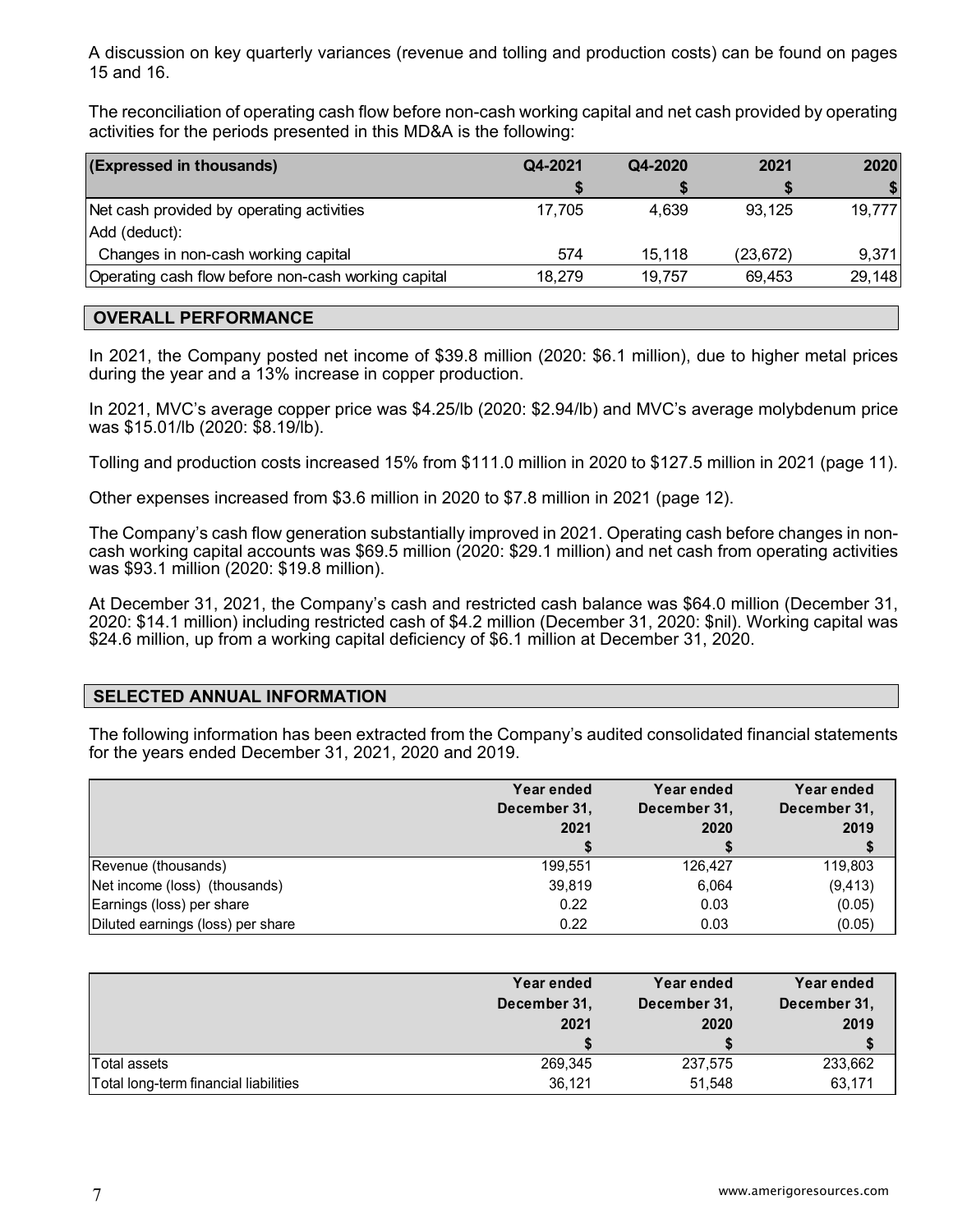Long term financial liabilities at December 31, 2021 were comprised of: long-term portion of borrowings of \$23.4 million (2020: \$36.7 million, 2019: \$45.8 million), long-term portion of leases of \$2.2 million (2020: \$4.1 million, 2019: \$5.4 million), related party derivative liability of \$9.9 million (2020: \$10.1 million, 2019: \$11.0 million) and severance provisions of \$0.6 million (2020: \$0.6 million, 2019: \$1.0 million).

## **OPERATING RESULTS**

#### **2021 Production Results**

Copper production in 2021 was 63.4 M lbs of copper (2020: 56.2 M lbs) and copper deliveries were 63.9 M lbs (2020: 56.3 M lbs).

2021 production increased 13% compared to 2020 due to higher fresh tailings tonnage, grade and recoveries and higher tonnage from Cauquenes. During the year, MVC successfully completed a series of plant modifications to take advantage of the higher throughput of fresh tailings coming from El Teniente. Production from fresh tailings increased from 45% of copper production in Q1-2021 to 55% of copper production in Q4-2021. To the extent that a higher percentage of production comes from fresh tailings, historical tailings are depleted at a lower rate.

Water reserves at Colihues at year end 2021 were 5.8 million cubic meters, which are sufficient for MVC to maintain the Cauquenes tonnage processing projected in Amerigo's 2022 production guidance. MVC continues to assess its mid and long-term water supply risk, particularly given persistent drought conditions in Central Chile.

MVC's average plant availability during 2021 was 98%.

MVC's operations have continued without any significant disruptions due to Covid-19.

| <b>PRODUCTION</b>                  | 2021       | 2020       |
|------------------------------------|------------|------------|
| <b>FRESH TAILINGS</b>              |            |            |
| Tonnes per day                     | 135,531    | 123,690    |
| Operating days                     | 354        | 353        |
| Tonnes processed                   | 48,018,661 | 43,662,625 |
| Copper grade (%)                   | 0.147%     | 0.134%     |
| Copper recovery                    | 20.7%      | 19.9%      |
| Copper produced (M lbs)            | 32.28      | 25.64      |
| <b>CAUQUENES TAILINGS</b>          |            |            |
| Tonnes per day                     | 52,209     | 47,453     |
| Operating days                     | 346        | 326        |
| Tonnes processed                   | 18,073,067 | 15,488,590 |
| Copper grade (%)                   | 0.238%     | 0.251%     |
| Copper recovery                    | 32.8%      | 34.2%      |
| Copper produced (M lbs)            | 31.09      | 29.31      |
| Fresh tailings + Cauquenes (M lbs) | 63.38      | 54.95      |
| <b>SLAG PROCESSING</b>             |            |            |
| Tonnes processed                   |            | 14,960     |
| Copper grade (%)                   |            | 4.6%       |
| Copper recovery                    |            | 80.0%      |
| Copper produced (M lbs)            |            | 1.23       |
| <b>COPPER</b>                      |            |            |
| Total copper produced (M lbs)      | 63.38      | 56.18      |

Annual production results for 2021 and 2020 are included below: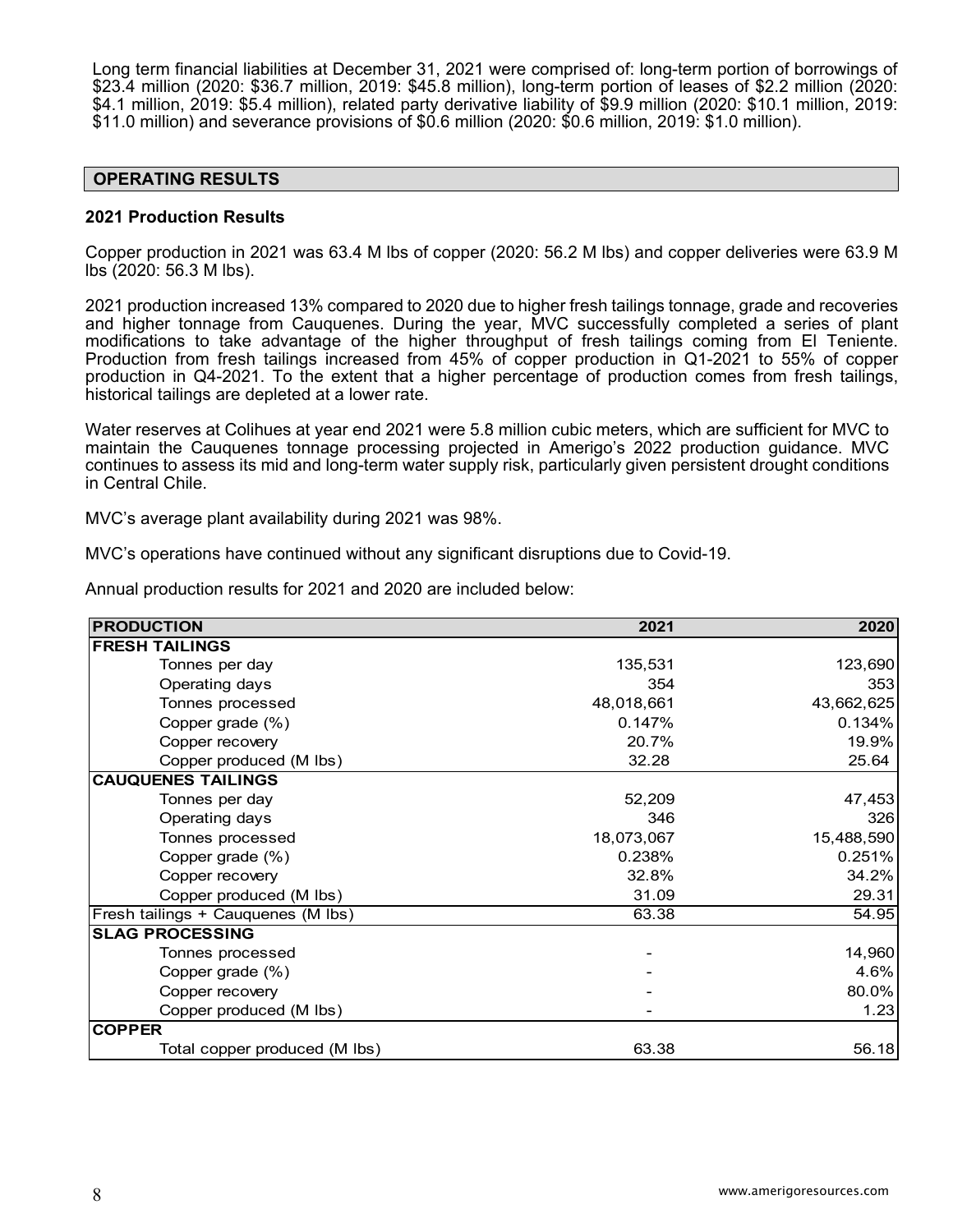### **2022 Outlook**

Based on MVC's mine plan for 2022, Amerigo's annual production guidance is 61.9 M lbs of copper and 1.2 M lbs of molybdenum.

The Company's 2022 cash cost is expected to be \$1.90/lb, driven by higher market-driven treatment and refinery charges (\$0.06/lb), an increase in steel price which will impact grinding costs (\$0.04/lb), projected lower moly by-product credits (\$0.02/lb) and the projected escalation of all other costs combined (\$0.02/lb).

The Company's 2022 cash cost guidance in this MD&A assumes an average market copper price of \$3.90/lb, an average molybdenum market price of \$17.00/lb and an exchange rate of the Chilean peso ("CLP") to the USD of \$800. A 10% change in molybdenum price could have a \$0.03/lb impact on cash cost, and a 10% change on the CLP to USD foreign exchange rate could have an impact of \$0.07/lb on cash cost.

At these assumed variables, the DET royalty would be \$1.09/lb in 2022. The DET royalty is calculated on a sliding scale based on copper prices.

The annual plant maintenance shutdown at MVC and El Teniente is currently expected to last 8 days and take place in Q2-2022. The dates of the plant shutdowns could potentially be moved forward. Amerigo's 2022 production guidance factors in lower production from the annual maintenance shutdown, whichever quarter it occurs.

In 2022, MVC will undertake 29 sustaining capital expenditure projects ("Capex") at a target cost of \$6.0 million including water supply and storage improvements, reallocation of one additional existing mill from Cauquenes to fresh tailings, improvements to the moly plant and electrical lines, implementation of an Enterprise Resource Planning ("ERP") system and others. MVC will also undertake 2 additional Capex projects at a target cost of \$4.7 million to reinforce the slurry and water lines between Cauquenes and the MVC concentrator plant and to upgrade the aerial tailings channel within the MVC facilities in response to higher throughput from fresh tailings. Capitalizable maintenance and strategic spares are expected to be \$2.8 million.

With respect to financial obligations, MVC expects to make two semi-annual bank debt repayments of \$3.5 million plus interest (in June and December 2022) and scheduled payments of approximately \$1.3 million in connection with its molybdenum plant lease. Additional payments to debt or lease facilities could occur in the year.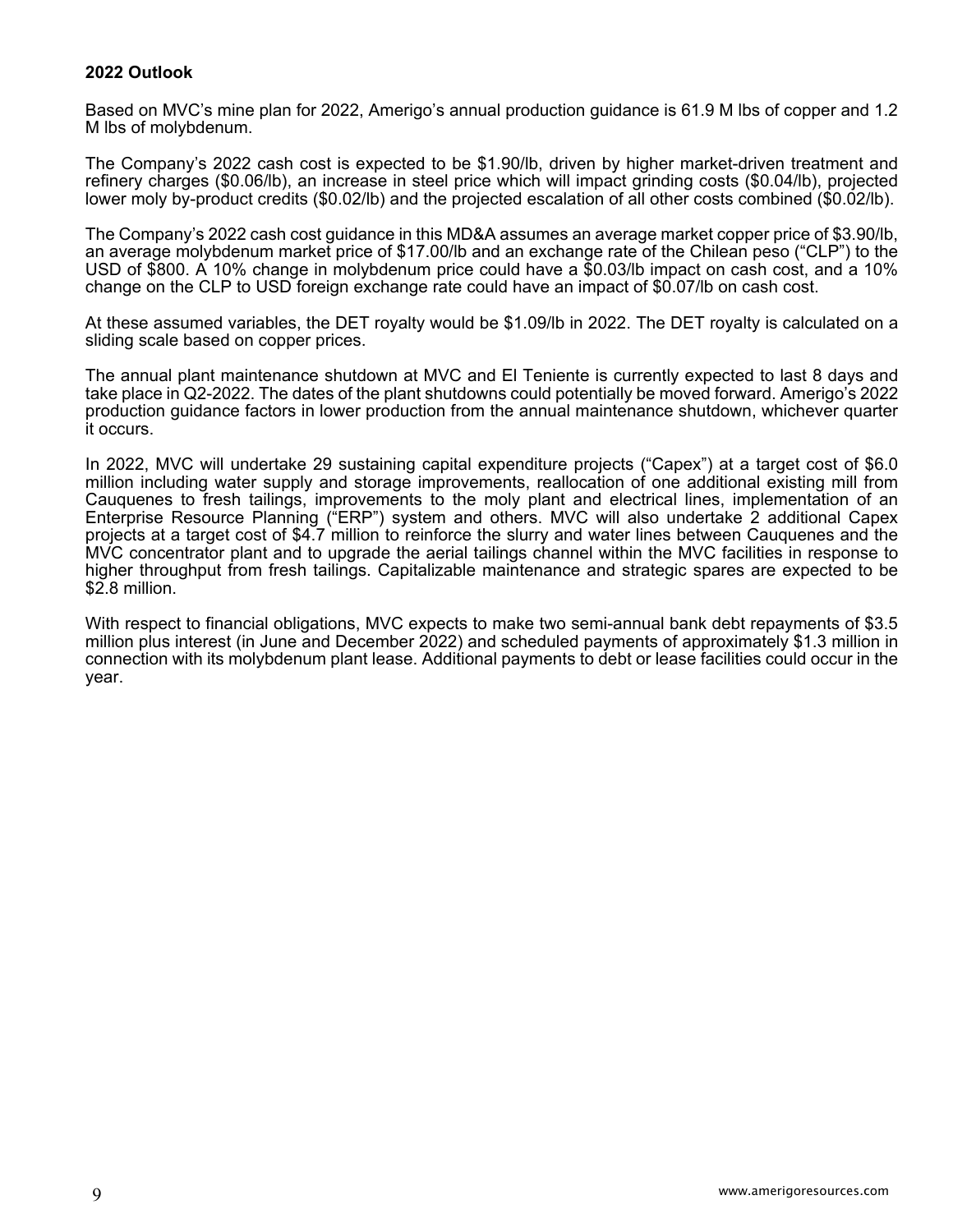## **FINANCIAL RESULTS – 2021**

Net income in 2021 was \$39.8 million with a \$0.22 basic and diluted EPS (Cdn\$0.28 and \$0.27 respectively) (2020: net income of \$6.1 million with a \$0.03 basic and diluted EPS (Cdn\$0.05 and \$0.04 respectively), due to higher metal prices and a 13% increase in copper production.

#### **Revenue**

Revenue in 2021 was \$199.6 million (2020: \$126.4 million).

| (Expressed in thousands)                                     | 2021      | 2020      |
|--------------------------------------------------------------|-----------|-----------|
|                                                              | \$        | \$        |
| Average LME copper price per pound                           | 4.22      | 2.80      |
|                                                              |           |           |
| Gross value of copper produced                               | 269,408   | 156,584   |
| Adjustments to fair value of settlement receivables          | 13,062    | 11,627    |
|                                                              | 282,470   | 168,211   |
| Notional items deducted from gross value of copper produced: |           |           |
| DET royalties - copper                                       | (78, 374) | (33, 536) |
| Smelting and refining charges                                | (20, 631) | (16, 665) |
| Transportation                                               | (2,021)   | (1,751)   |
| Copper tolling revenue                                       | 181,444   | 116,259   |
| Slag revenue                                                 |           | 668       |
| Molybdenum revenue                                           | 18,107    | 9,500     |
| Revenue                                                      | 199,551   | 126,427   |
|                                                              |           |           |
| MVC's copper price (\$/lb)                                   | 4.25      | 2.94      |
| MVC's molybdenum price (\$/lb)                               | 15.01     | 8.19      |

Notes:

1. Of the \$13.1 million in adjustments to fair value of settlement receivables, \$2.1 million are provisional adjustments and \$11.0 million are final adjustments (2020: Of the \$11.6 million in adjustments, \$5.6 million were provisional adjustments and \$6.0 million were final adjustments).

2. MVC's copper price is the gross copper selling price after taking into account the same quarter sales settlement adjustments. Therefore, this amount can vary from the average LME copper price per pound.

MVC produces copper concentrates under a tolling agreement with DET. Title to the copper concentrates produced by MVC is retained by DET and MVC earns tolling revenue, calculated as the gross value of copper produced at applicable market prices, plus or minus adjustments to the fair value of settlement receivables, net of notional items (DET copper royalties, treatment and refining charges and transportation costs).

Copper revenue is billed weekly based on the tolling activity of the preceding week, which is measured by the production of copper concentrates. Additional billings are done monthly based on the tolling activity for the full month, less weekly billings, and to bill for pricing term differences, as disclosed in the following paragraph.

MVC's compensation is determined in accordance with annual industry benchmarks for pricing terms and smelting and refining charges. In 2021, it was based on the average LME copper price for the third month following delivery of copper concentrates produced under the tolling agreement (M+3). Accordingly, final pricing for copper produced by MVC was determined based on the average LME copper price of the third month following delivery of copper, and final prices for October, November and December 2021 sales will be the average LME prices for January, February and March 2022, respectively. This variable difference gives rise to a derivative, changes in the fair value of which are recognized in revenue as settlement receivables.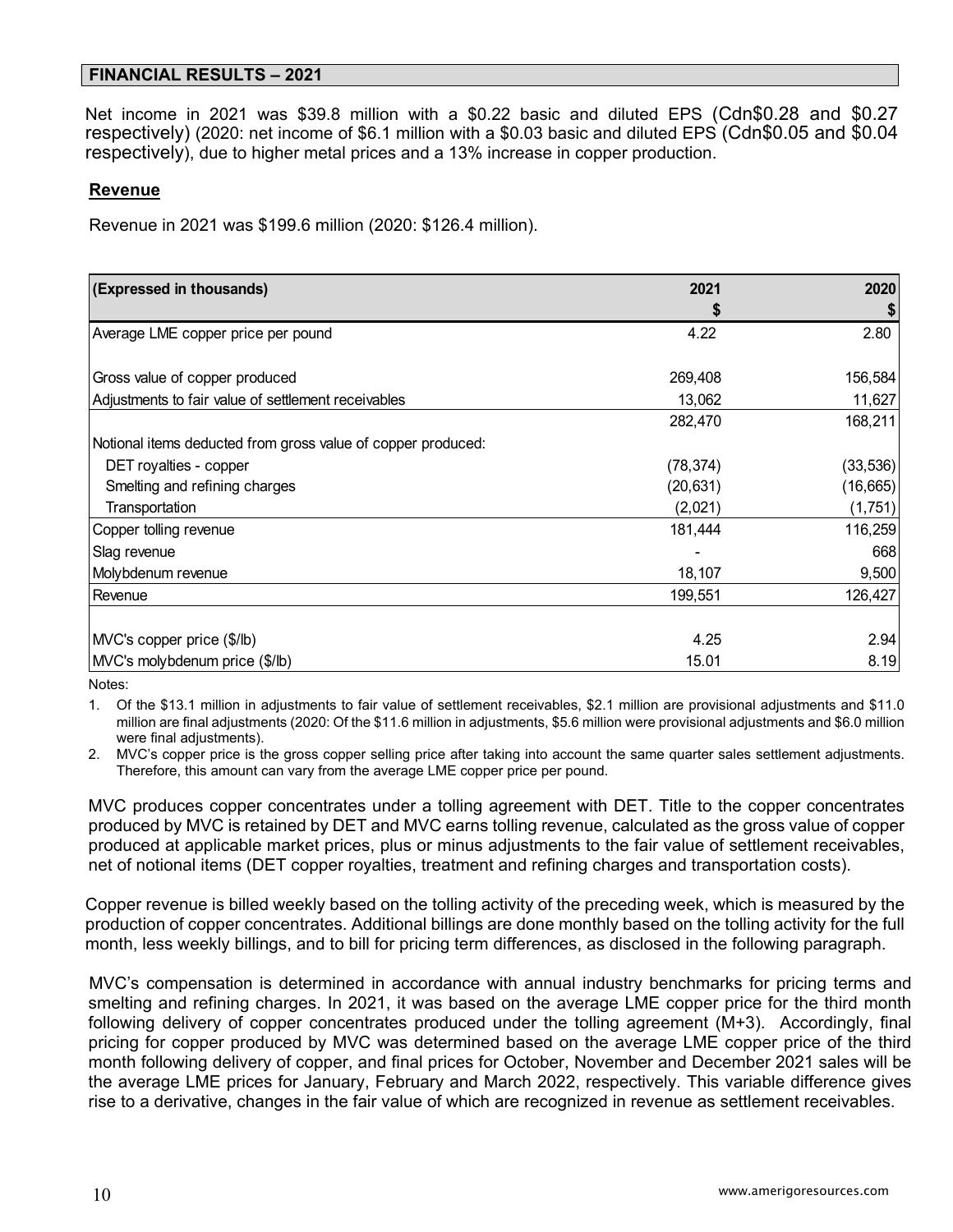At December 31, 2021, the provisional copper price used by MVC was \$4.32/lb. Financial performance is very sensitive to changes in copper prices. For example, a 10% increase or decrease from the \$4.32/lb provisional price would result in a \$7.2 million change in copper revenue in 2022 in respect of 2021 production.

DET royalties on copper production are a notional item deducted from MVC's gross value of copper produced. In 2021, DET notional copper royalties were \$78.4 million (2020: \$33.5 million).

We disclose the terms for DET notional copper royalties and molybdenum royalties under Agreements with Codelco's DET (page 19).

Molybdenum produced by MVC is sold under written sales agreements with Molymet and Glencore under which revenue is billed monthly based on the amount of concentrates delivered during the preceding month. Molymet and Glencore can elect different pricing terms monthly. In 2021, pricing terms ranged from M+1 to M+6 in respect of the average Platt's molybdenum dealer oxide price of the month of sale. This variable difference also gives rise to a derivative, which is valued at fair value through profit or loss.

In 2021, MVC's average molybdenum sales price was \$15.01/lb (2020: \$8.19/lb). At December 31, 2021, molybdenum sales were provisionally priced at \$18.61/lb, and a 10% increase or decrease in this price would result in price-driven revenue settlement adjustments of \$0.6 million.

| (Expressed in thousands)                | 2021    | 2020    |
|-----------------------------------------|---------|---------|
|                                         |         | \$I     |
| Direct tolling and production costs     |         |         |
| Power costs                             | 31,250  | 28,498  |
| Direct labour costs                     | 11,758  | 10,197  |
| Grinding media                          | 9,378   | 7,559   |
| Lime costs                              | 7,156   | 7,509   |
| Other direct tolling / production costs | 41,678  | 33,399  |
|                                         | 101,220 | 87,162  |
| Depreciation and amortization           | 18,014  | 17,694  |
| Administration                          | 5,070   | 4,840   |
| DET royalties - molybdenum              | 3,159   | 1,345   |
| Tolling and production costs            | 127,463 | 111,041 |

# **Tolling and Production Costs**

In 2021, power costs increased \$2.8 million or 10% compared to 2020 due to an increase in power consumption driven by higher production. Power costs in 2021 were \$0.0919/kWh (2020: \$0.0953/kWh).

Direct labour costs in 2021 increased \$1.6 million or 15% compared to 2020 due to a \$0.5 million collective agreement signing bonus paid to MVC's supervisors on renewal of a 3-year agreement in January 2021 as well as a 4% appreciation of the CLP against the US dollar in 2021 compared to 2020.

Grinding media costs increased \$1.8 million or 24% compared to 2020 due to increased copper production and higher steel prices.

Lime cost decreased \$0.4 million or 5% in 2021 due to decreased consumption and lower lime prices.

In aggregate, other direct tolling costs increased by \$8.3 million or 25% in 2021, due mostly to a \$2.6 million increase in molybdenum production costs, a \$2.5 million increase in process control, environmental and safety costs, a \$2.4 million increase in maintenance costs and a \$1.9 million increase in historic tailings extraction. These cost increases were offset by a decrease in inventory adjustments of \$3.2 million due to lower differences between copper tolled and delivered in 2021 compared to 2020, a decrease in industrial water costs of \$0.2 million, and a decrease in direct slag processing costs of \$0.3 million as slag was not processed in 2021.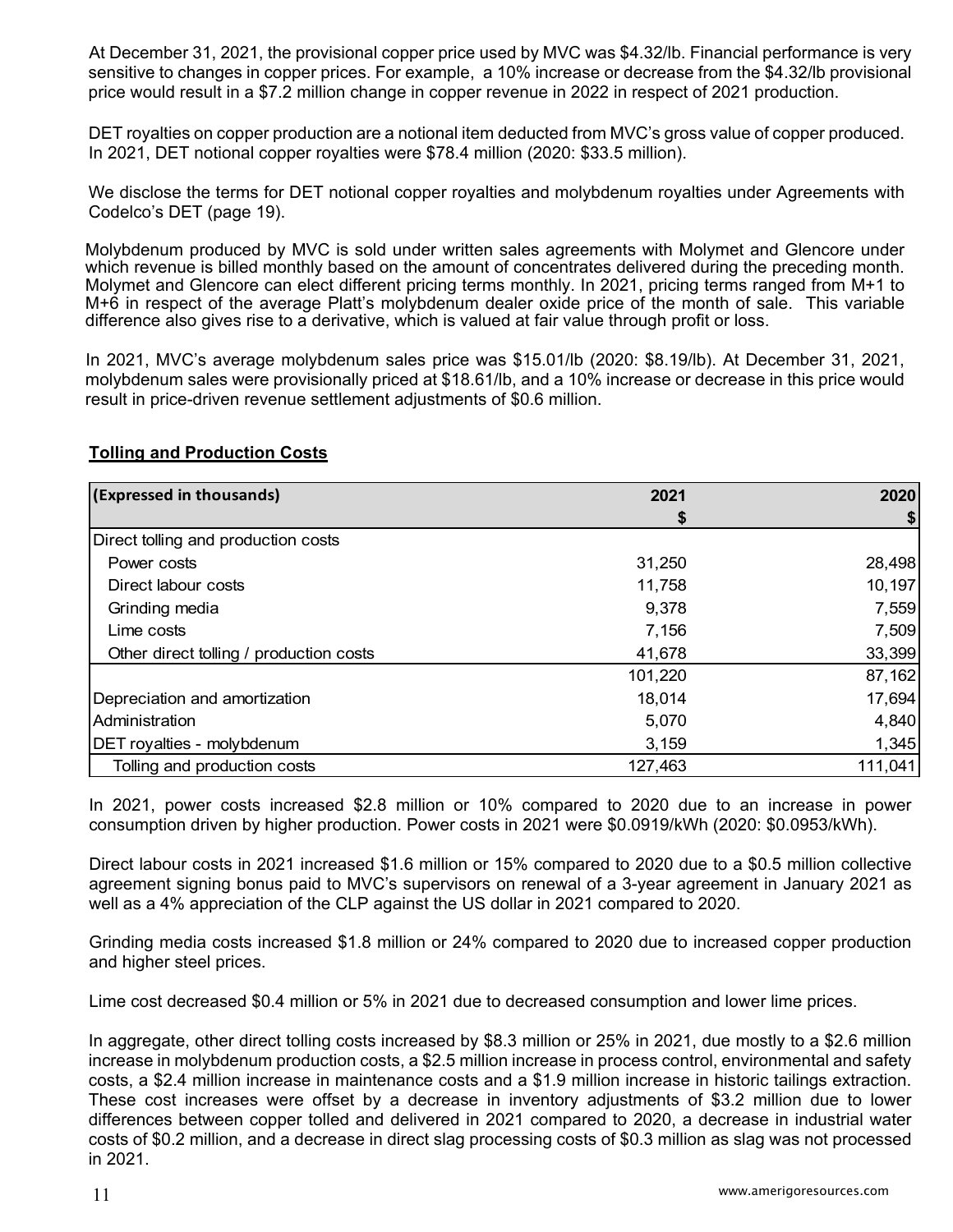| (Expressed in thousands)                      | 2021   | 2020   |
|-----------------------------------------------|--------|--------|
|                                               |        |        |
| Other direct production costs                 |        |        |
| Maintenance, excluding labour                 | 9,078  | 6,721  |
| Molybdenum production costs                   | 8,797  | 6,218  |
| Historic tailings extraction                  | 6,828  | 4,936  |
| Process control, environmental and safety     | 4,836  | 2,381  |
| Industrial water                              | 3,935  | 4,159  |
| Copper reagents                               | 3,744  | 2,317  |
| Subcontractors and support services           | 3,121  | 2,111  |
| Filtration and all other direct tolling costs | 1,116  | 846    |
| Inventory adjustments                         | 223    | 3,382  |
| Direct slag processing costs                  |        | 328    |
|                                               | 41,678 | 33,399 |

| (S/lb)                                               | 2021 | 2020 |
|------------------------------------------------------|------|------|
| Other direct production costs                        |      |      |
| Maintenance, excluding labour                        | 0.14 | 0.12 |
| Molybdenum production costs                          | 0.14 | 0.11 |
| Historic tailings extraction                         | 0.11 | 0.09 |
| Process control, environmental and safety            | 0.08 | 0.04 |
| Industrial water                                     | 0.06 | 0.08 |
| Copper reagents                                      | 0.06 | 0.04 |
| Subcontractors and support services                  | 0.05 | 0.04 |
| Filtration and all other direct copper tolling costs | 0.02 | 0.02 |
| Inventory adjustments                                | 0.00 | 0.06 |
| Direct slag processing costs                         | 0.00 | 0.01 |
|                                                      | 0.66 | 0.61 |

Depreciation and amortization increased to \$18.0 million (2020: \$17.7 million).

Administration expenses were \$5.1 million in 2021 (2020: \$4.8 million) partly due to a 4% stronger CLP in 2021 compared to 2020.

# **Expenses**

Other expenses of \$7.8 million (2020: \$3.6 million) are costs not related to MVC's production operations and include:

- General and administration expenses of \$4.8 million (2020: \$2.8 million) which include salaries, management and professional fees of \$3.2 million (2020: \$2.2 million) due to higher performance bonuses and legal and tax advisory costs associated with share repurchase initiatives, office and general expenses of \$1.0 million (2020: \$0.5 million) due to increased shareholder relations and communications costs and share-based payments of \$0.7 million (2020: \$0.1 million).
- Other losses of \$2.2 million (2020: \$0.8 million) are comprised of a foreign exchange loss of \$1.4 million (2020: gain of \$1.5 million), write-down of obsolete equipment and supplies of \$0.8 million (2020: \$nil), other gains of \$0.1 million (2020: \$0.1 million) and a loss on inventory adjustments of \$nil million (2020: \$2.4).
- A \$0.8 million expense associated with the related party derivative liability (2020: expense of \$nil), which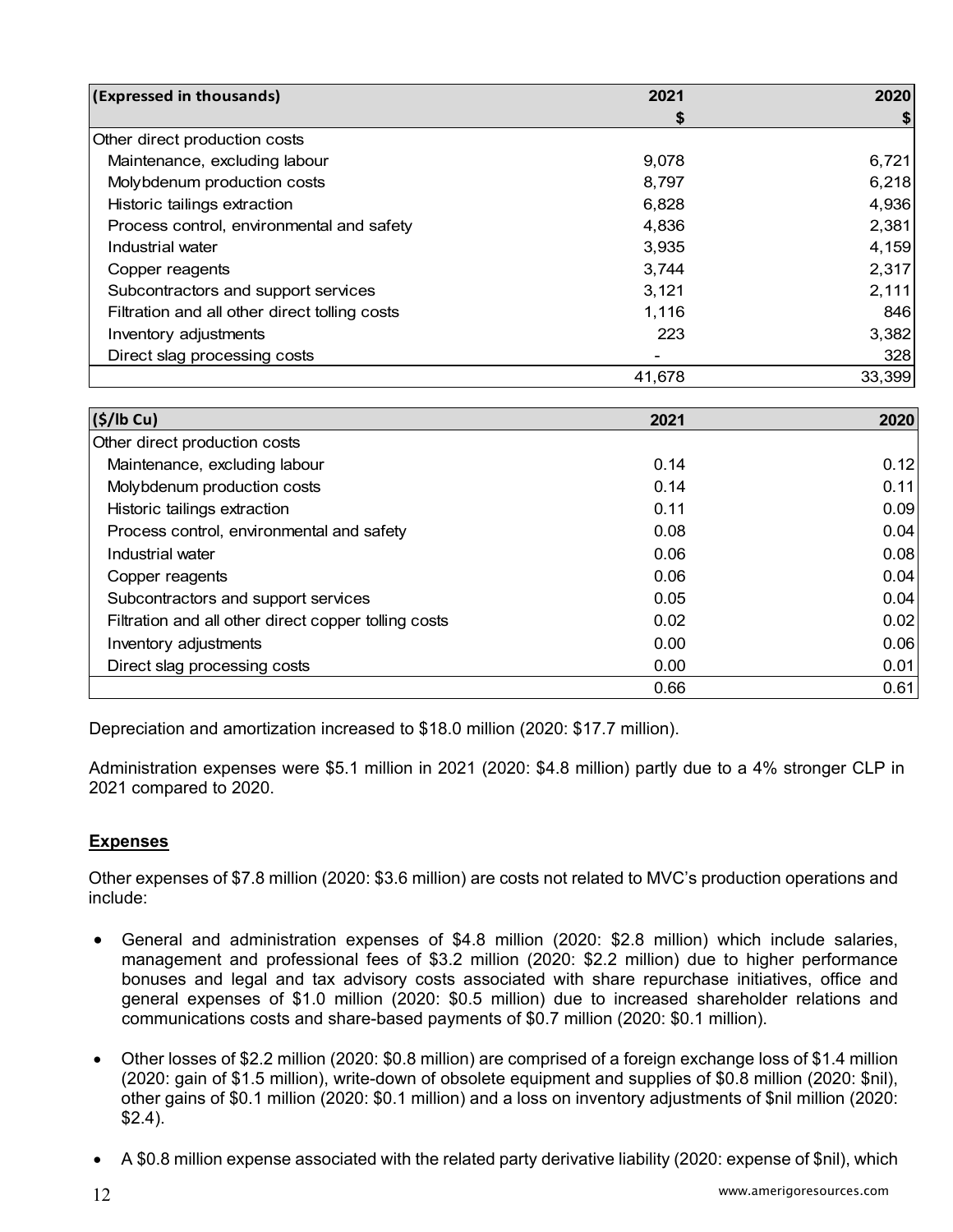includes actual amounts paid or accrued to a related party of \$1.0 million (2020: \$1.0 million) and a \$0.2 million decrease in fair value (2020: \$1.0 million).

The Company's finance expense was \$3.8 million (2020: \$5.2 million) which included \$3.5 million in finance and interest charges (2020: \$3.7 million) and a fair value adjustment to interest rate swaps of \$0.3 million (2020: \$1.5 million).

Income tax expense in 2021 was \$20.7 million (2020: income tax expense of \$0.5 million), including current income tax expense of \$10.4 million (2020: \$0.2 million) and deferred tax expense of \$10.3 million (2020: deferred tax expense of \$0.3 million). The increase in tax expense in 2021 was driven by the Company's substantially stronger pre-tax income compared to 2020.

Deferred income tax expense results from the changes to deferred income tax liabilities, arising predominantly from the differences between the accounting and tax values of MVC's property, plant and equipment. Deferred tax liabilities do not represent income tax payable.

# **Cash Cost and Total Cost**

Cash cost and total cost are non-IFRS measures prepared on a basis consistent with the industry standard Brook Hunt definitions.

The Company believes that these non-IFRS performance measures provide key performance measures used by management to monitor operating performance, assess corporate performance, and to plan and assess the overall effectiveness and efficiency of Amerigo's operations. These performance measures commonly used in the mining industry and are not defined under IFRS. Cash cost is the aggregate of smelting and refining charges, tolling/production costs net of inventory adjustments and administration costs, net of by-product credits. Total Costs include cash costs plus royalty expenses, by-product credits, and depreciation and amortization.

As these performance measures are not standardized financial measures under IFRS, the amounts presented may not be comparable to similar financial measures disclosed by other issuers. These performance measures should not be considered in isolation as a substitute for measures of performance in accordance with IFRS.

| (Expressed in thousands)                         | 2021      | 2020      |
|--------------------------------------------------|-----------|-----------|
|                                                  | S         | \$        |
| Tolling and production costs                     | 127,463   | 111,041   |
| Add (deduct):                                    |           |           |
| DET notional royalties - copper                  | 78,374    | 33,536    |
| Smelting and refining                            | 20,631    | 16,665    |
| <b>Transportation costs</b>                      | 2,021     | 1,751     |
| Inventory adjustments                            | (223)     | (3, 381)  |
| By-product credits                               | (18, 107) | (10, 168) |
| Total cost                                       | 210,159   | 149,444   |
| Deduct:                                          |           |           |
| DET notional royalties - copper                  | (78, 374) | (33, 536) |
| DET royalties - molybdenum                       | (3, 159)  | (1, 345)  |
|                                                  | (81, 533) | (34, 881) |
| Depreciation and amortization                    | (18, 014) | (17, 694) |
| Cash cost                                        | 110,612   | 96,869    |
| Pounds of copper tolled (fresh and old tailings) | 63.4M     | 54.9M     |
| Cash cost (\$/lb)                                | 1.75      | 1.76      |
| Total cost (\$/lb)                               | 3.32      | 2.72      |

A reconciliation of tolling and production costs to cash cost and total cost is presented below: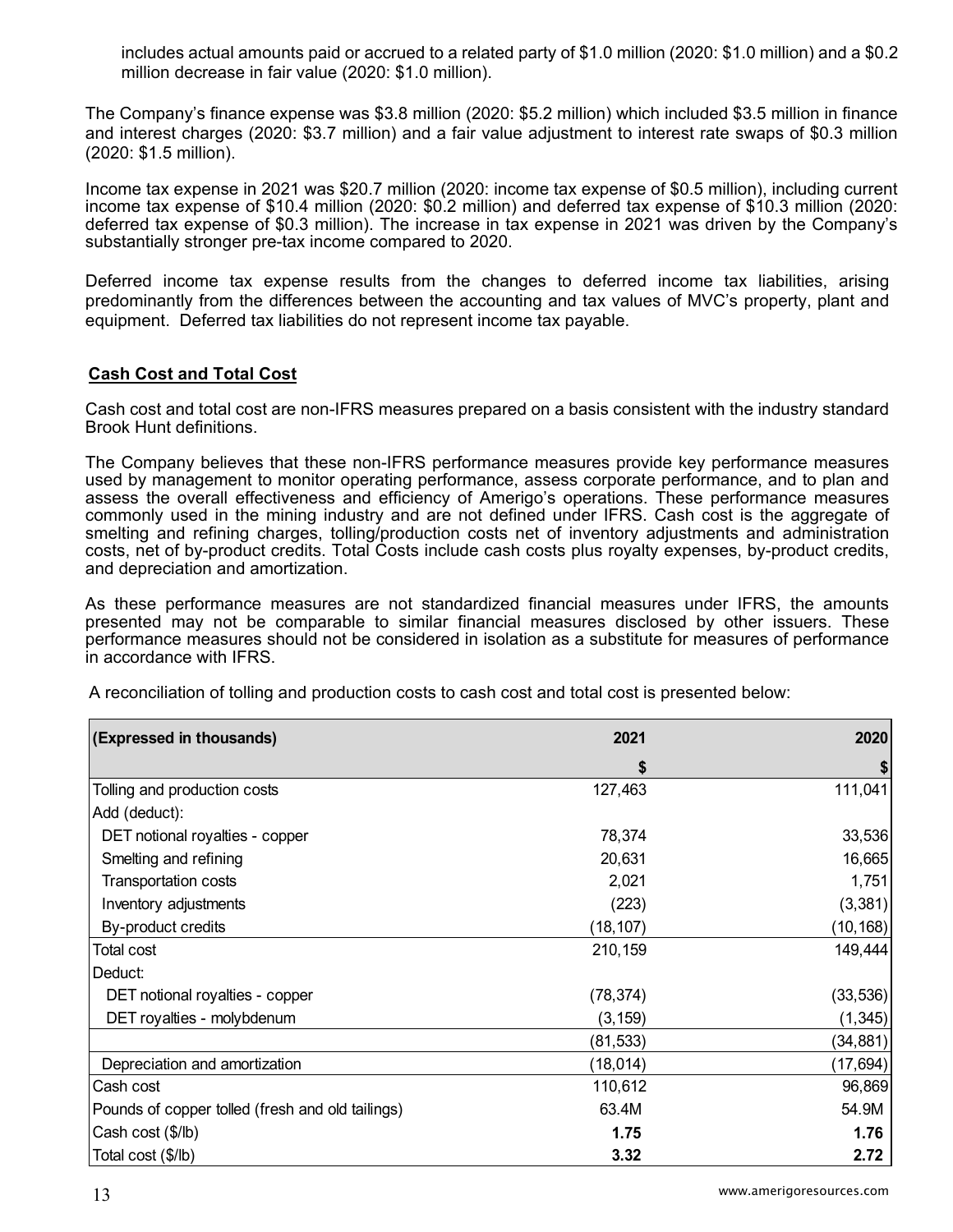The Company's trailing annual and quarterly cash costs (\$/lb of copper produced) were:

| (\$/lb of copper produced) | 2021   | Q4-2021 | Q3-2021 | Q2-2021 | Q1-2021 |
|----------------------------|--------|---------|---------|---------|---------|
| Power costs                | 0.49   | 0.45    | 0.47    | 0.54    | 0.52    |
| Smelting & refining        | 0.33   | 0.32    | 0.35    | 0.33    | 0.31    |
| Lime                       | 0.11   | 0.10    | 0.10    | 0.12    | 0.13    |
| Grinding media             | 0.15   | 0.15    | 0.14    | 0.14    | 0.16    |
| Administration             | 0.08   | 0.08    | 0.08    | 0.08    | 0.08    |
| Transportation             | 0.03   | 0.03    | 0.03    | 0.03    | 0.03    |
| Other direct costs         | 0.85   | 0.80    | 0.80    | 0.89    | 0.88    |
| By-product credits         | (0.29) | (0.25)  | (0.35)  | (0.32)  | (0.23)  |
| <b>Cash Cost</b>           | \$1.75 | \$1.68  | \$1.62  | \$1.81  | \$1.88  |

| (\$/lb of copper produced) | 2020   | Q4-2020 | Q3-2020 | Q2-2020 | Q1-2020 |
|----------------------------|--------|---------|---------|---------|---------|
| Power costs                | 0.52   | 0.50    | 0.54    | 0.51    | 0.52    |
| Smelting & refining        | 0.30   | 0.3     | 0.31    | 0.33    | 0.28    |
| Lime                       | 0.14   | 0.13    | 0.14    | 0.12    | 0.17    |
| Grinding media             | 0.14   | 0.14    | 0.13    | 0.15    | 0.12    |
| Administration             | 0.08   | 0.06    | 0.10    | 0.08    | 0.10    |
| Transportation             | 0.03   | 0.03    | 0.03    | 0.03    | 0.03    |
| Other direct costs         | 0.74   | 0.72    | 0.68    | 0.66    | 0.93    |
| By-product credits         | (0.19) | (0.23)  | (0.14)  | (0.16)  | (0.21)  |
| Cash Cost                  | \$1.76 | \$1.65  | \$1.80  | \$1.72  | \$1.94  |

MVC's components of cash cost decreased in 2021 due to increased production compared to 2020 as well as higher by-product credits driven by stronger molybdenum prices.

The Company's trailing annual and quarterly total costs (\$/lb of copper produced) were:

| (\$/lb of copper produced)              | 2021   | Q4-2021 | Q3-2021 | Q2-2021 | Q1-2021 |
|-----------------------------------------|--------|---------|---------|---------|---------|
| Cash cost                               | 1.75   | 1.68    | 1.62    | 1.81    | 1.88    |
| <b>DET</b> notional royalites/royalties | 1.29   | 1.33    | 1.35    | 1.39    | 1.07    |
| Amortization/depreciation               | 0.28   | 0.30    | 0.27    | 0.29    | 0.28    |
| <b>Total Cost</b>                       | \$3.32 | \$3.31  | \$3.24  | \$3.49  | \$3.23  |

| (\$/lb of copper produced)              | 2020   | Q4-2020 | Q3-2020 | Q2-2020 | Q1-2020 |
|-----------------------------------------|--------|---------|---------|---------|---------|
| Cash cost                               | 1.76   | 1.65    | 1.80    | 1.72    | 1.94    |
| <b>DET</b> notional royalites/royalties | 0.64   | 0.78    | 0.69    | 0.50    | 0.50    |
| Amortization/depreciation               | 0.32   | 0.27    | 0.29    | 0.33    | 0.44    |
| <b>Total Cost</b>                       | \$2.72 | \$2.70  | \$2.78  | \$2.55  | \$2.88  |

Total cost was \$3.32/lb (2020: \$2.72/lb) due mostly to higher DET notional royalties driven by stronger copper prices.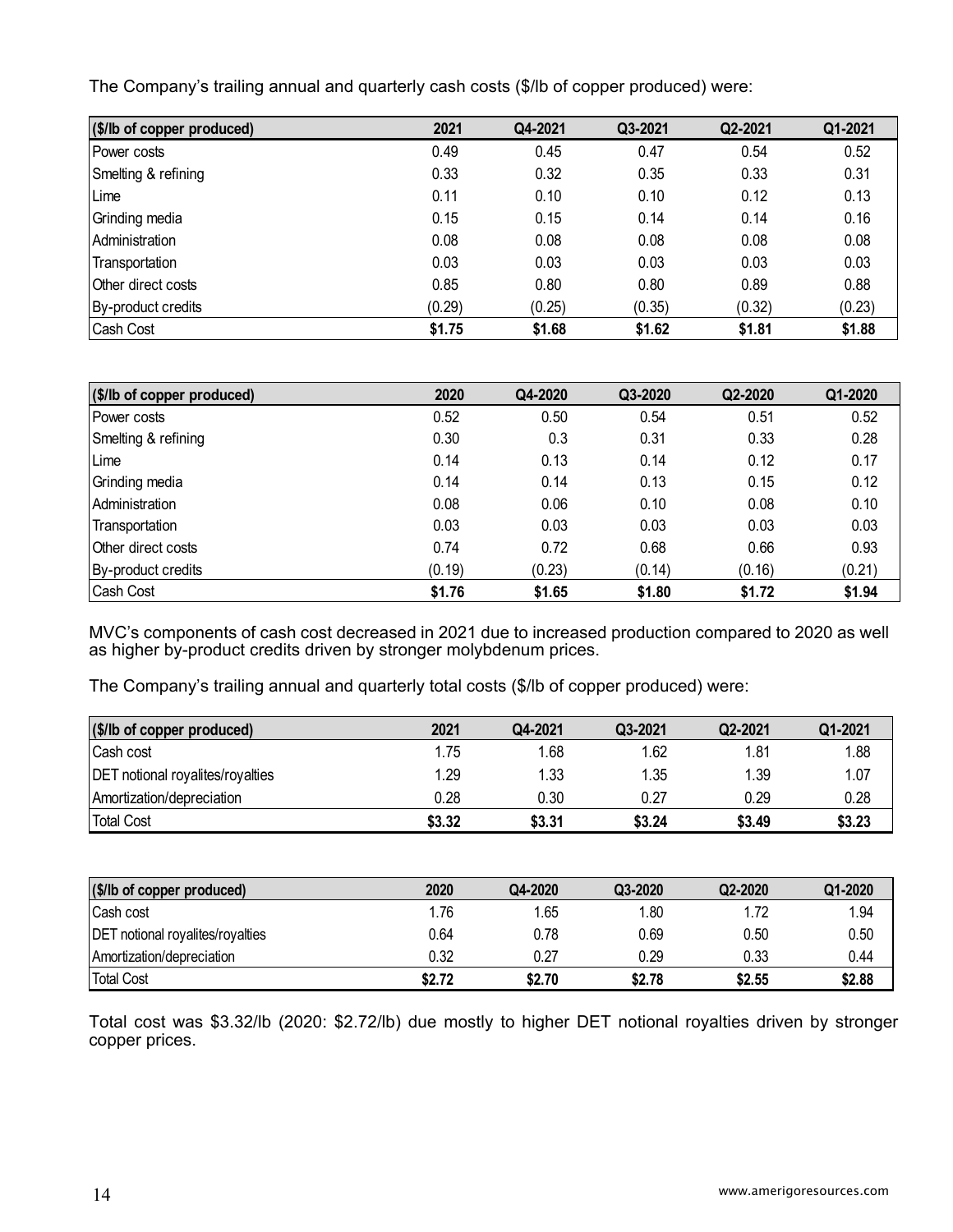# **FINANCIAL RESULTS – QUARTER ENDED DECEMBER 31, 2021**

In Q4-2021, the Company posted net income of \$8.9 million and \$0.05 EPS (Cdn\$0.06), compared to net income of \$8.3 million in Q4-2020 and \$0.05 EPS (Cdn\$0.06).

The Company generated operating cash flow before working capital changes of \$18.2 million (Q4-2020: \$19.8 million), and net cash from operating cash flow of \$17.7 million (Q4-2020: \$4.6 million) (page 7).

#### **Revenue**

Revenue in Q4-2021 was \$52.0 million (2020: \$47.2 million) due to stronger copper prices, positive settlement adjustments, and an increase in copper deliveries.

### **Expenses**

| (Expressed in thousands)                  | Q4-2021      |      | Q4-2020 |
|-------------------------------------------|--------------|------|---------|
|                                           |              |      | \$      |
| Direct tolling and production costs       |              |      |         |
| Power costs                               | \$<br>7,630  | - \$ | 8,349   |
| Direct labour costs                       | 2,735        |      | 2,812   |
| Grinding media                            | 2,527        |      | 2,305   |
| Lime costs                                | 1,659        |      | 2,105   |
| Other direct tolling / production costs   | 10,333       |      | 9,805   |
|                                           | 24,884       |      | 25,376  |
| Depreciation and amortization             | 4,992        |      | 4,350   |
| Administration                            | 1,346        |      | 1,227   |
| DET royalties - molybdenum                | 896          |      | 506     |
| Tolling and production costs              | \$<br>32,118 | \$   | 31,459  |
| Unit tolling and production costs (\$/lb) | 1.92         |      | 1.98    |

Direct tolling and production costs in Q4-2021 were \$24.9 million (2020: \$25.4 million), due mostly to decreases of \$0.7 million in power costs and \$0.4 million in lime costs, offset by a \$0.5 million increase in other direct tolling and production costs and a \$0.2 million increase in grinding media.

Depreciation and amortization in Q4-2021 increased to \$5.0 million (2020: \$4.4 million), administration expenses were \$1.3 million (2020: \$1.2 million) and the DET molybdenum royalties were \$0.9 million (2020: \$0.5 million).

Unit tolling and production costs decreased from \$1.98/lb in Q4-2020 to \$1.92/lb in Q4-2021.

#### **COMPARATIVE PERIODS**

Amerigo's quarterly financial statements are reported under IFRS applicable to interim financial reporting.

The following tables provide highlights from Amerigo's financial statements of quarterly results for the past eight quarters.

|                           | Q4-2021 | Q3-2021 | Q2-2021 | Q1-2021 |
|---------------------------|---------|---------|---------|---------|
|                           |         |         |         |         |
|                           |         |         |         |         |
| Total revenue (thousands) | 52,009  | 48,132  | 50,503  | 48,907  |
| Net income (thousands)    | 8,888   | 8,420   | 11,586  | 10,925  |
| <b>IEPS</b>               | 0.05    | 0.05    | 0.06    | 0.06    |
| Diluted EPS               | 0.05    | 0.05    | 0.06    | 0.06    |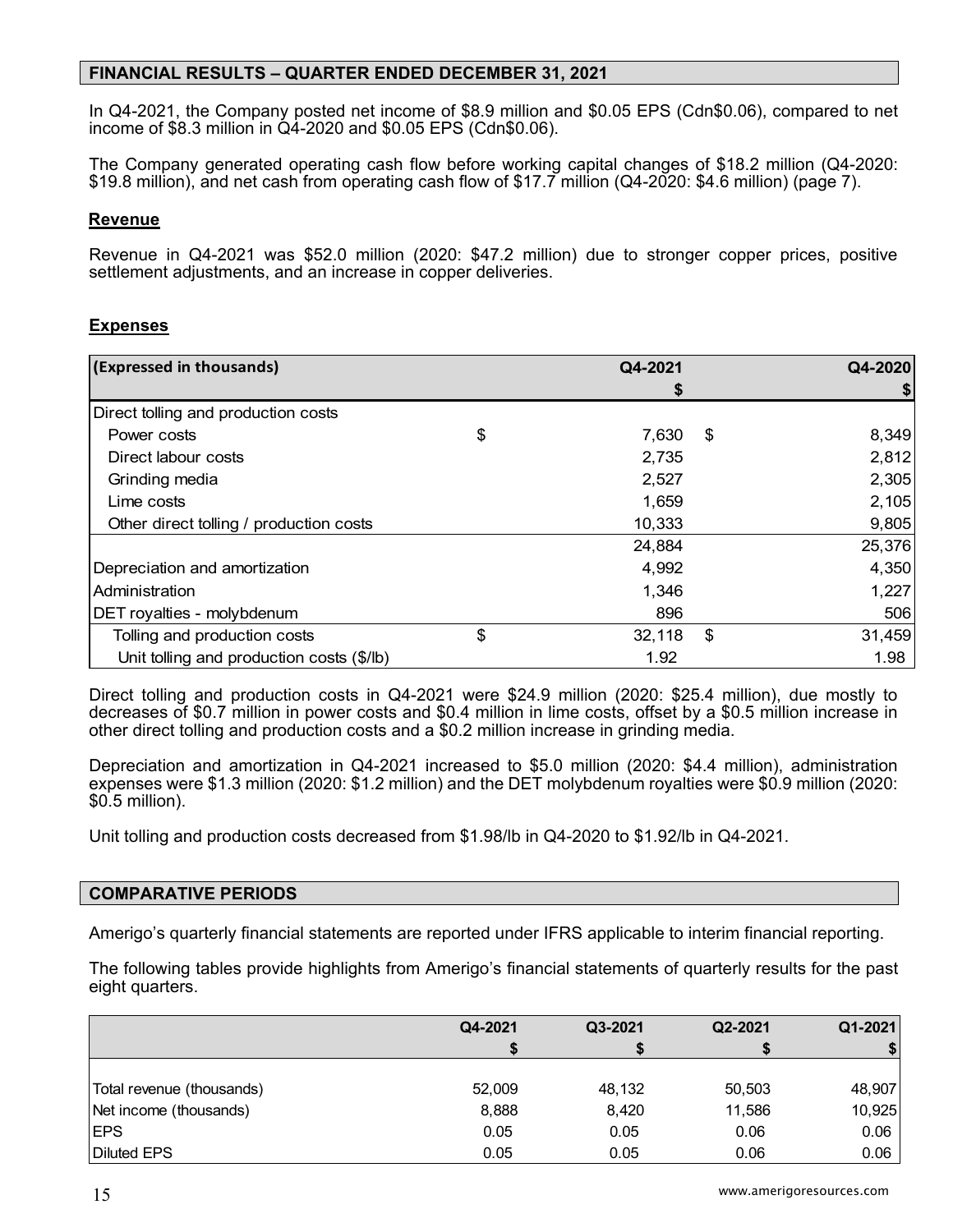|                               | Q4-2020 | Q3-2020 | Q2-2020 | Q1-2020 |
|-------------------------------|---------|---------|---------|---------|
|                               |         |         |         |         |
|                               |         |         |         |         |
| Total revenue (thousands)     | 47,188  | 37,555  | 26,046  | 15,638  |
| Net income (loss) (thousands) | 8,307   | 5,388   | (3,602) | (4,029) |
| EPS (LPS)                     | 0.05    | 0.03    | (0.02)  | (0.02)  |
| Diluted EPS (LPS)             | 0.04    | 0.03    | (0.02)  | (0.02)  |

Quarterly revenue variances result mostly from higher or lower copper deliveries (a factor of quarterly production), MVC's copper price (a factor of market prices) and adjustments to fair value of settlement receivables.

The Company's revenues are highly sensitive to these variables, as summarized below:

|                                     | Q4-2021 | Q3-2021 | Q2-2021 | Q1-2021 | Q4-2020 | Q3-2020 | Q2-2020 | Q1-2020 |
|-------------------------------------|---------|---------|---------|---------|---------|---------|---------|---------|
| Copper sales/deliveries             | 16.7    | 16.9    | 15.1    | 15.1    | 15.9    | 15.0    | 13.7    | 11.8    |
| MVC's copper price                  | 4.32    | 4.23    | 4.37    | 4.08    | 3.52    | 3.04    | 2.61    | 2.35    |
| Settlement adjustments <sup>2</sup> | 3.00    | (2.37)  | 5.30    | 5.04    | 5.35    | 4.77    | (00)    | (3.01)  |

1 Million pounds of copper sold under tolling agreements with DET.<br>2 Adjustments to fair value of prior quarter copper settlement receivables, expressed in millions of dollars.

In Q1-2020, copper deliveries were affected by lower production driven by MVC's water preservation efforts due to drought conditions in central Chile and low plant recoveries. Additionally, copper prices were sharply affected by the onset of the global pandemic, affecting quarterly revenue, and resulting in \$3.0 million in negative adjustments to prior quarter sales. In Q2-2020, revenue was positively impacted by a recovery in copper prices, an increase in copper delivered during the quarter and reduced final copper adjustments to prior quarter sales. In Q3-2020, Q4-2020, and Q1-2021, revenue was again positively impacted by both an increase in copper prices and an increase in copper delivered during the quarter. In Q2-2021, the copper delivered remained consistent with the previous quarter, but the revenue was impacted by a further increase in the price of copper. In Q3-2021, revenue was positively impacted by an increase in copper delivered during the quarter and negatively impacted by a decrease in copper prices and negative settlement adjustments. In Q4-2021, revenue was positively impacted by an increase in the price of copper.

In addition to revenue variances, the Company's quarterly results in the most recent eight quarters were also affected by variations in cost of sales:

|                                               | Q4-2021 | Q3-2021 | Q2-2021 | Q1-2021 | Q4-2020 | Q3-2020 | Q2-2020 | Q1-2020 |
|-----------------------------------------------|---------|---------|---------|---------|---------|---------|---------|---------|
| Tolling and production costs                  | 32.12   | 33.94   | 31.38   | 30.03   | 31.46   | 28.57   | 26.44   | 24.57   |
| Unit tolling and production cost <sup>2</sup> | 1.92    | 2.01    | 2.07    | .99     | .98     | 91      | l.93    | 2.32 I  |

1 Million of dollars.

 $2$  Tolling and production costs divided over the number of pounds of copper delivered.

Tolling and production costs are affected by production levels, input costs (particularly power, lime and grinding media costs) and the depreciation or appreciation of the CLP to USD. Tolling and production costs were low in Q1-2020 due to a lower contractual power cost and other cost mitigation initiatives, but unit costs increased due to lower production levels in the quarter. In Q2-2020 and Q3-2020, total tolling and production costs increased due to higher production levels but decreased on a unit cost basis. In Q4-2020, tolling and production costs increased both in total and on a unit cost basis. In Q1-2021, total tolling and production costs decreased, but due to a decrease in production during the quarter, the unit cost increased. In Q2-2021, total tolling and production costs increased, but production during the quarter did not increase from the previous quarter, resulting in an increased unit cost. In Q3-2021, total tolling and production costs increased due to higher production levels but decreased on a unit cost basis. In Q4-2021, total tolling and production costs decreased mostly due to a decrease in inventory adjustments due to lower differences between copper tolled and delivered in the quarter.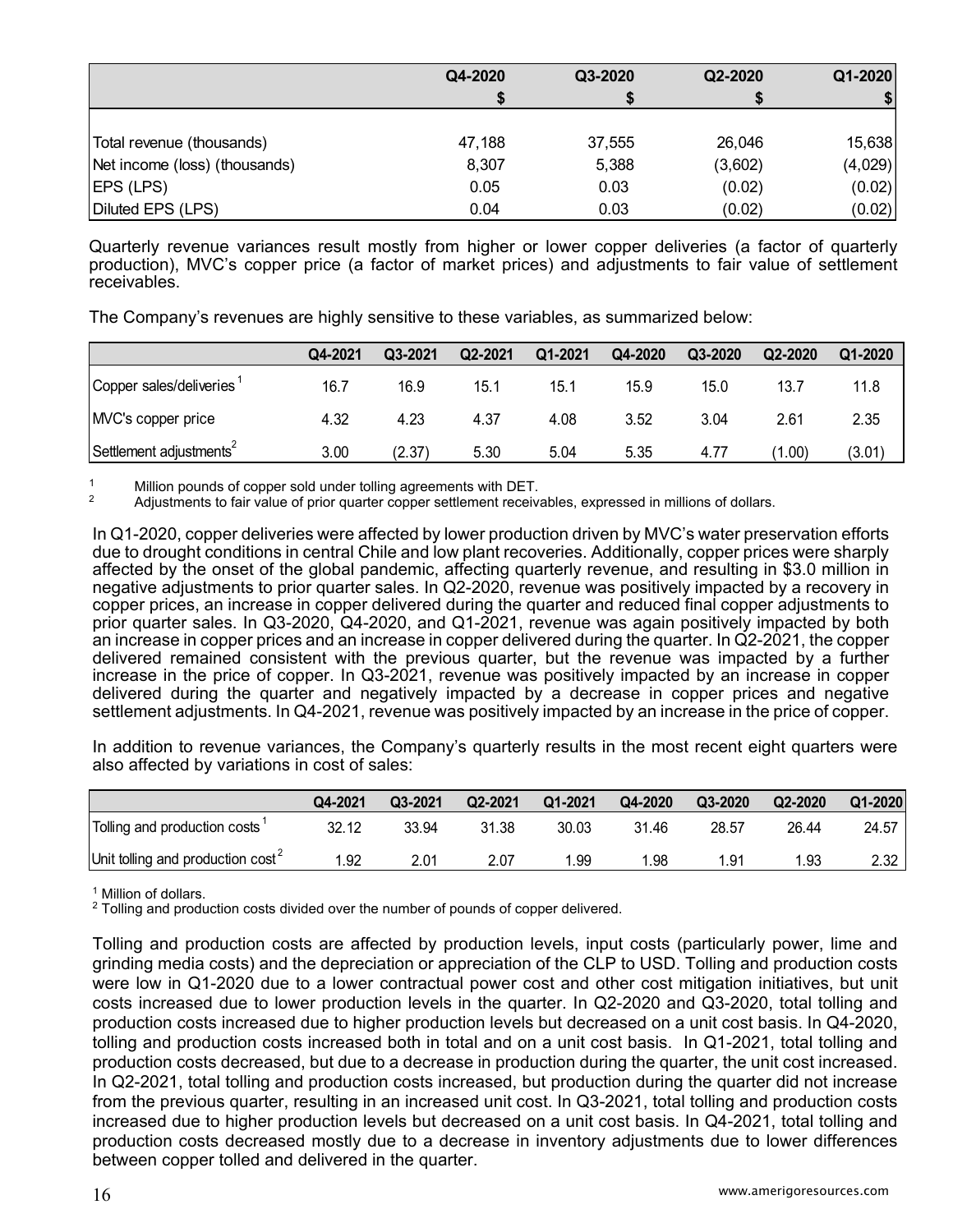### **FINANCIAL POSITION AND BORROWINGS**

#### **Cash Flow from Operating Activities**

In 2021, the Company generated net cash from operating activities of \$93.1 million (2020: \$19.8 million). Excluding the effect of changes in working capital accounts, the Company generated cash of \$69.5 million in the year (2020 \$29.1 million) (page 7).

The Company operates in a cyclical industry with cash flow generating capacity closely correlated to market copper prices.

The increase in cash generated from operations in 2021 was due to higher copper prices and a 13% increase in copper production.

At December 31, 2021, MVC's provisional copper price was \$4.32/lb. Financial performance is very sensitive to changes in copper prices. For example, a 10% increase or decrease from the \$4.32/lb provisional price would result in a \$7.2 million change in copper revenue in 2022 in respect of 2021 production.

#### **Cash Flow used in Financing Activities**

In 2021, the Company made debt repayments of \$57.8 million (2020: \$9.4 million) and received funds of \$33.8 million from a replacement term loan.

The Company paid \$8.8 million to purchase 8.5 million common shares for cancellation (7.1 million shares repurchased through a Substantial Issuer Bid completed on November 12, 2021, and 1.4 million shares repurchased through an ongoing Normal Course Issuer Bid), and paid a quarterly dividend of \$2.8 million (Cdn\$0.02 per share).

The Company also received \$0.1 million in proceeds from various exercises of stock options (2020: \$0.1 million) and made lease repayments of \$1.2 million (2020: \$1.4 million).

#### **Cash Flow used in Investing Activities**

In 2021, the Company made payments of \$12.0 million (2020: \$2.8 million) which included \$9.4 million for Capex and \$2.6 million for capitalized maintenance.

In 2021, the Company received \$3.9 million from the sale of investments (2020: \$0.1 million) which were non-core investments and which had experienced an increase in fair market value.

#### **Financial Position**

On December 31, 2021, the Company's cash and restricted cash balance was \$64.0 million (December 31, 2020: \$14.1 million) and the Company's working capital was \$24.6 million, up from a working capital deficiency of \$6.1 million at December 31, 2020.

With the improved cash balance and financial flexibility achieved in 2021, Amerigo completed a Substantial Issuer Bid, commenced a Normal Course Issuer Bid as described above, and reinstated the declaration and payment of dividends on a quarterly basis commencing in Q4-2021.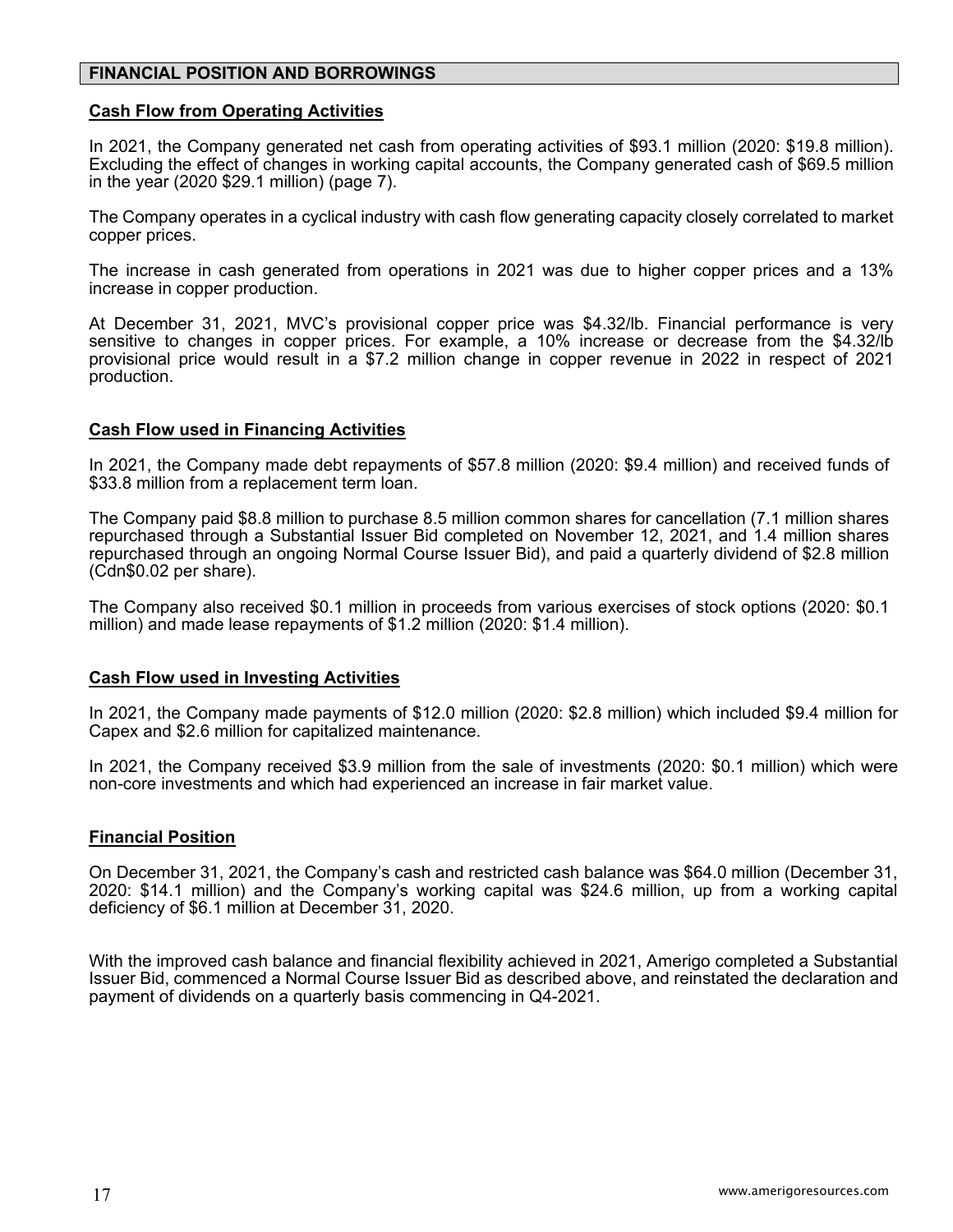# **Borrowings**

| (Expressed in thousands)                              | December 31, | December 31, |
|-------------------------------------------------------|--------------|--------------|
|                                                       | 2021         | 2020         |
|                                                       | S            |              |
|                                                       |              |              |
| Consolidated bank loan (a)                            |              | 46,463       |
| Term loan (b)                                         | 30,404       |              |
| <b>DET deferred settlements loan</b>                  |              | 7,305        |
|                                                       | 30,404       | 53,768       |
|                                                       |              |              |
| Comprise:                                             |              |              |
| Short-term debt and current portion of long-term debt | 7,004        | 17,059       |
| Long-term debt                                        | 23,400       | 36,709       |

a) On March 25, 2015, MVC obtained a \$64.4 million loan facility to finance the Cauquenes Phase One expansion and on August 3, 2017, MVC obtained a \$35.3 million facility to finance the Cauquenes Phase Two expansion. On September 26, 2019, MVC completed a refinance of the Cauquenes Phase One and Phase Two loans. Under the refinance provisions, the principal outstanding on the Cauquenes loans was structured as a senior secured term loan facility (the "Consolidated Bank Loan") of \$56.3 million, with a repayment term of 4 years to September 26, 2023.

Interest on the Consolidated Bank Loan was synthetically fixed through an interest rate swap ("IRS"), accounted for at fair value through profit or loss, at a rate of 5.70% per annum for 80% of the facility. The remaining 20% of the facility was subject to a variable rate based on the US Libor six-month rate plus a margin of 2.85% per annum. The IRS had a term to September 26, 2023.

MVC had provided security on the Consolidated Bank Loan in the form of a charge on all of MVC's assets.

On June 29, 2021, MVC repaid the remaining outstanding principal amount of \$42.2 million on the Consolidated Bank Loan, along with accrued interest of \$0.3 million and an IRS break fee of \$2.3 million equal to the value of the IRS on June 29, 2021. For accounting purposes, this was treated as an extinguishment of debt within finance expense.

b) On June 30, 2021, MVC entered into a new finance agreement (the "Finance Agreement") with a syndicate of two banks domiciled in Chile, pursuant to which MVC has been provided with a replacement term loan (the "Term Loan") in the amount of \$35.0 million and a working capital line of credit (the "Line of Credit") of up to \$15.0 million.

The Term Loan has a 5-year term to June 30, 2026, with ten semi-annual installments of \$3.5 million each commencing on December 31, 2021, together with accrued interest. MVC may make early repayments without penalty in accordance with the provisions of the Finance Agreement. Interest on the Term Loan is synthetically fixed through an IRS, accounted for at fair value through profit or loss, at a rate of 5.48% per annum for 75% of the facility. The remaining 25% of the facility is subject to a variable rate based on the US Libor six-month rate, which on December 31, 2021 was 0.35438% per annum plus a margin of 3.90%. The IRS has a term to June 30, 2026. On December 31, 2021, the balance of the Term Loan was \$30.4 million.

The Line of Credit can be drawn in multiple disbursements and has an availability period until June 30, 2023. The repayment terms are of up to two years for each disbursement, counted from each disbursement date, and would consist of 4 equal semi-annual payments, with the first payments due six months from each disbursement date. The interest rate will be based on the US Libor six-month rate plus a margin to be defined on each disbursement date. At the date that US Libor is discontinued, the interest rate will be based on the ISDA 2020 IBOR Fallbacks Protocol. As of December 31, 2021, MVC has not drawn funds from the Line of Credit.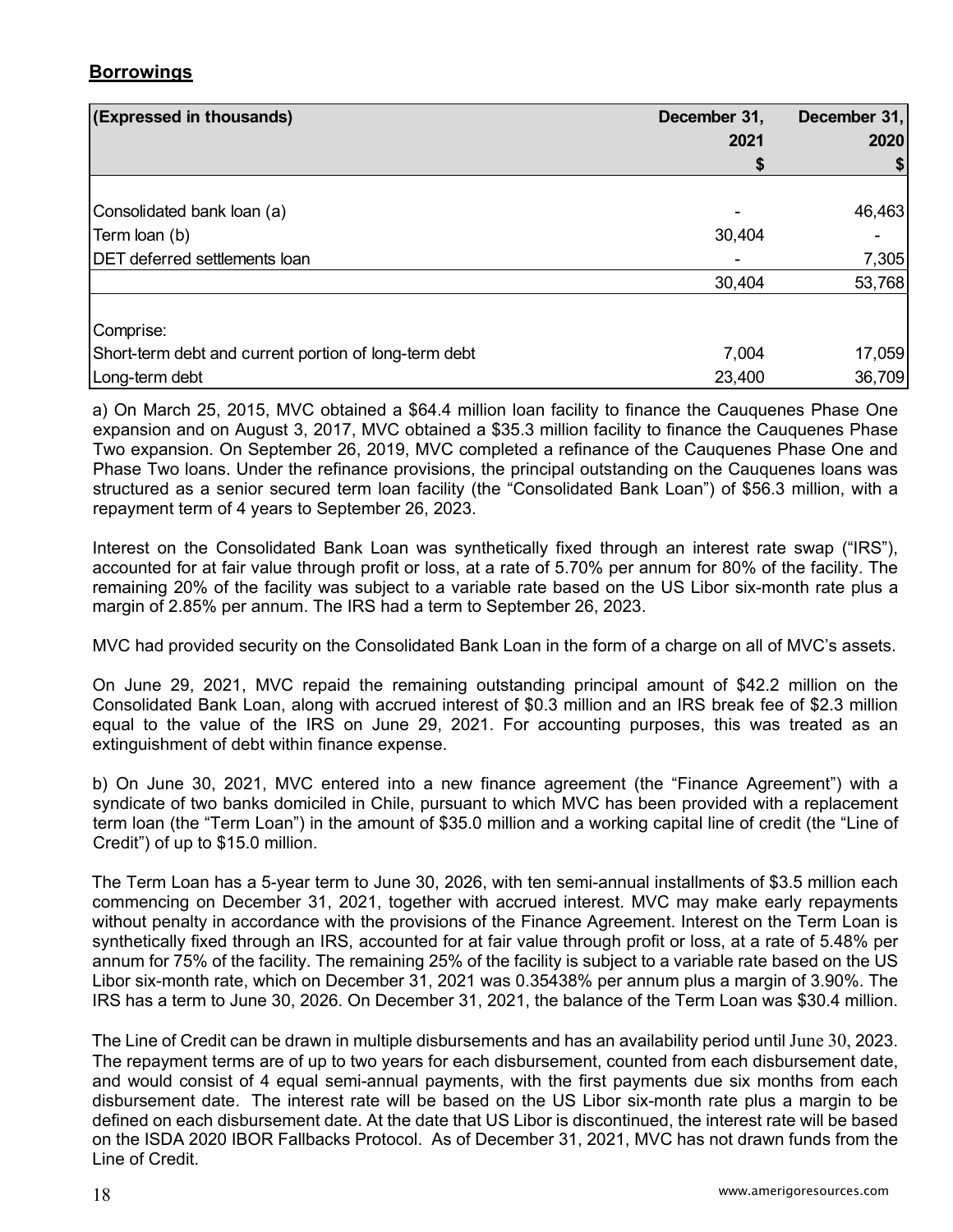MVC is required to have a debt service reserve account to be funded monthly with 1/6 of the next debt payment (principal and interest) such that semi-annual debt payments are fully funded a month prior to the payment date, and a second reserve account of \$3.5 million to be released on January 1, 2025. On December 31, 2021, MVC held the required reserved funds in the amount of \$0.7 million and \$3.5 million, respectively, shown as restricted cash on Amerigo's statement of financial position.

MVC is required to meet two bank covenants semi-annually on June 30 and December 31: debt/EBITDA ratio (requirement =< 3) and net worth (requirement => \$100.0 million) which were met on December 31, 2021.

Upon entering into the Finance Agreement, MVC's cash in excess of \$15 million became available for distribution to Amerigo shareholders. Going forward, MVC will be able to determine annually the amount available for distribution to Amerigo shareholders, provided that MVC has a debt service coverage ratio of at least 1.4x in respect of its preceding year annual financial statements, MVC maintains cash of at least \$15 million after the distribution, and the amount to be distributed does not exceed 60% of free cash flow generated in the preceding year, which is defined as earnings before interest, taxes, depreciation and administration, less tax payments, less Capex, plus or minus changes in working capital less debt service.

MVC has provided security on the Finance Agreement in the form of a charge on all of MVC's assets.

# **Molybdenum Plant Expansion Lease**

In 2018, MVC entered into a lease of 201,903 Chilean Unidades de Fomento to finance the expansion of MVC's molybdenum plant. Terms of the lease include a term to November 2023, monthly capital payments of approximately \$0.1 million, a balloon payment at the end of the lease term of approximately \$1.5 million and interest at a rate of 0.45% per month. The lease can be prepaid without penalty. At December 31, 2021, the lease obligation was \$3.4 million (December 31, 2020: \$5.6 million).

# **AGREEMENTS WITH CODELCO'S DET**

MVC has a contract with DET (the "DET Agreement") to process the fresh tailings from El Teniente and the tailings from the Cauquenes and Colihues historic tailings deposits. The DET Agreement has a term to 2037 for fresh tailings, the earlier of 2033 or deposit depletion for Cauquenes, and the earlier of 2037 or deposit depletion for Colihues.

The DET Agreement establishes a series of royalties payable by MVC to DET, calculated using the average LME copper price for the month of concentrate production.

The DET Agreement currently operates as a tolling contract under which title to the copper concentrates produced by MVC remains with DET. MVC earns tolling revenue, calculated as the gross value of copper produced at applicable market prices net of notional items. Notional items include treatment and refining charges, DET copper royalties and transportation costs.

Notional royalties for copper concentrates produced from fresh tailings are determined through a sliding scale formula tied to copper prices ranging from \$1.95/lb (13.5%) to \$4.80/lb (28.4%).

Notional royalties for copper concentrates produced from Cauquenes are determined through a sliding scale for copper prices ranging from \$1.95/lb (16%) to \$5.50/lb (39%).

Notional royalties for copper concentrates produced from Colihues are determined through a sliding scale for copper prices ranging from \$0.80/lb (3%) to \$4.27lb (30%). MVC intends to restart processing tailings from Colihues once the Cauquenes deposit is depleted.

MVC pays a sliding scale global molybdenum royalty for molybdenum prices between \$6.00/lb (3%) and \$40.00/lb (19.7%).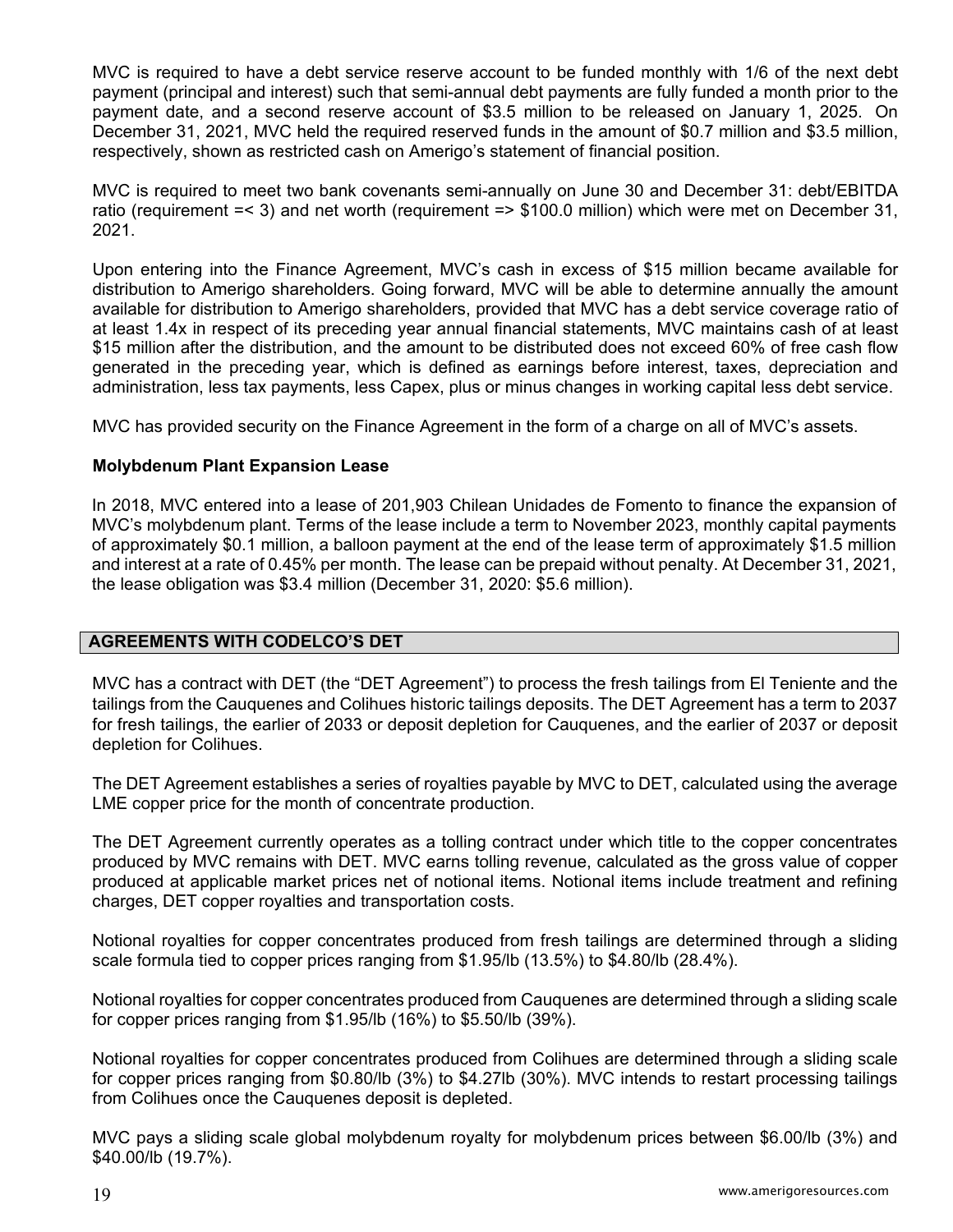The DET Agreement anticipates that in the event monthly average copper prices fall below or rise above certain ranges and projections in the case of fresh tailings and Cauquenes tailings, and projections indicate the permanence of such prices over time, the parties will meet to review cost and notional royalty/royalty structures to maintain the DET Agreement's viability and the equilibrium of the benefits between the parties.

The DET Agreement also contains three early exit options exercisable by DET within 2021 (not exercised) and every three years thereafter only in the event of changes unforeseen at the time the DET Agreement was entered into. Amerigo has currently assessed the probabilities of DET exercising any of these early exit options as remote.

## **SUMMARY OF OBLIGATIONS** (Expressed in thousands)

|                               |              | Less than |              |              | More than |
|-------------------------------|--------------|-----------|--------------|--------------|-----------|
|                               | <b>Total</b> | 1 year    | 1 to 2 years | 2 to 5 years | 5 years   |
|                               |              |           |              |              |           |
| Trade and other payables      | 17,983       | 17,983    |              |              |           |
| Current income tax payable    | 8,311        | 8,311     |              |              |           |
| DET royalties                 | 22,846       | 22,846    |              |              |           |
| Derivative to related parties | 10,904       | 1,030     | 1,214        | 3,155        | 5,505     |
| Severance provisions          | 607          |           |              |              | 607       |
| Minimum power payments        | 232,089      | 15,340    | 14,443       | 57,798       | 144,508   |
| Borrowings                    | 30,404       | 6,759     | 6,756        | 16,889       |           |
| Leases                        | 3,443        | 1,202     | 2,241        | -            |           |
| Total contractual obligations | 326,587      | 73,471    | 24,654       | 77,842       | 150,620   |

<sup>1</sup> At December 31, 2021, MVC had an agreement for the supply of MVC's annual power requirements from 2021 to 2037. The agreement established minimum charges based on peak hour power supply calculations, estimated to range from \$0.8 to \$1.4 million per month.

#### **TRANSACTIONS WITH RELATED PARTIES**

a) Derivative liability

Amerigo holds its interest in MVC through Amerigo International Holdings Corp. ("Amerigo International"), wholly owned by Amerigo except for certain outstanding Class A shares which are owned indirectly by Amerigo's founders (including Amerigo's current Executive Chairman). The Class A shares were issued in 2003 as part of a tax-efficient structure for payments granted as consideration to the founders transferring to Amerigo their option to purchase MVC.

The Class A shareholders are not entitled to any participation in the profits of Amerigo International, except for monthly payments, calculated as follows:

- \$0.01 for each pound of copper equivalent produced from DET tailings by MVC or any successor entity to MVC if the price of copper is under \$0.80/lb, or
- \$0.015 for each pound of copper equivalent produced from DET tailings by MVC or any successor entity to MVC if the price of copper is \$0.80/lb or more.

Under IFRS, the payments constitute a derivative financial instrument which needs to be measured at fair value at each reporting date. Changes in fair value are recorded in profit for the period.

The derivative expense includes the actual monthly payments described above and changes in the derivative's fair value.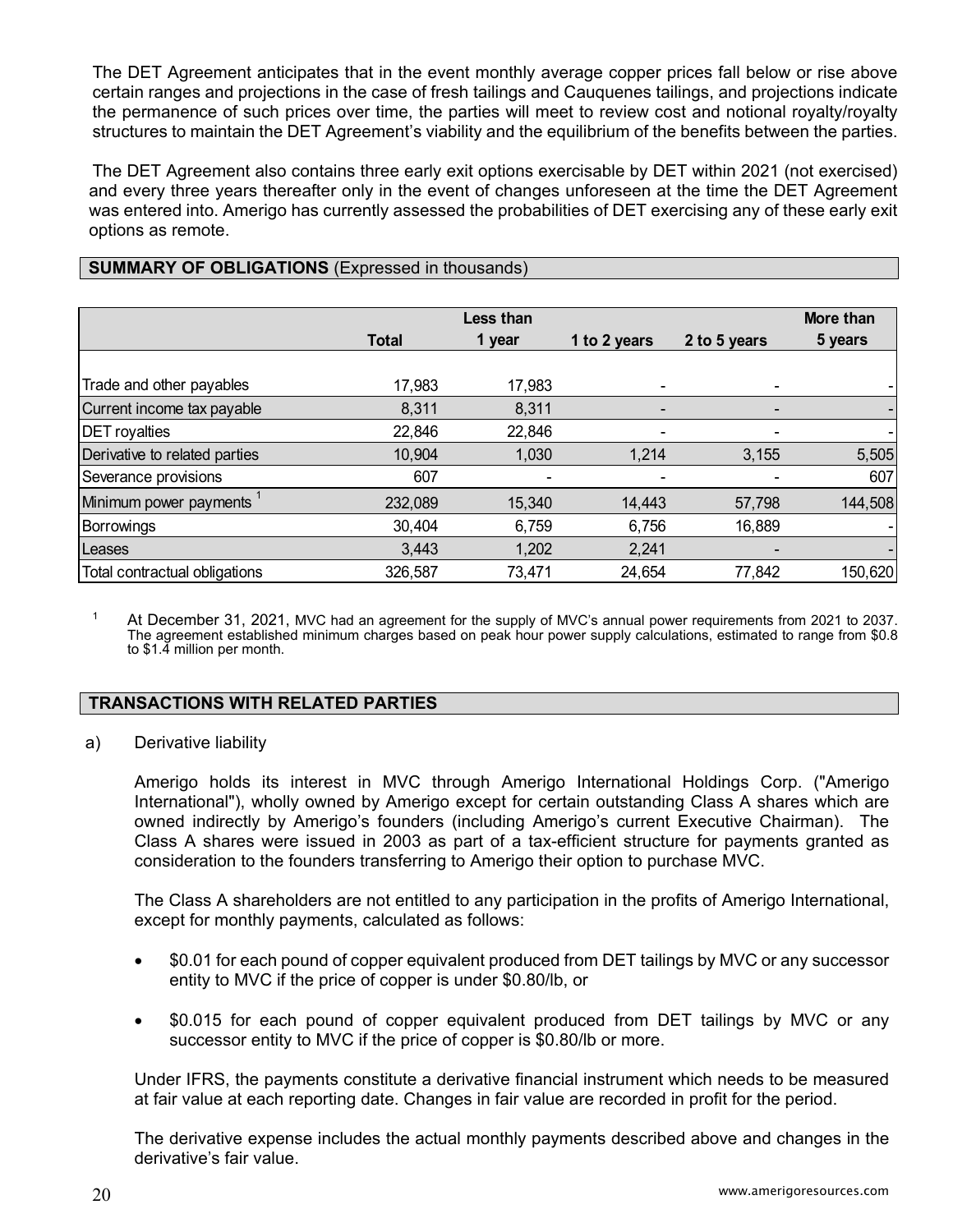In 2021, \$1.0 million was paid or accrued to the Class A shareholder (2020: \$1.0 million) and the derivative's fair value decreased \$0.2 million (2020: decreased \$1.0 million), for a total derivative expense of \$0.8 million (2020: expense of \$nil) (Note 19(b)).

At December 31, 2021, the derivative liability totalled \$10.9 million (2020: \$11.3 million), with a current portion of \$1.0 million (2020: \$1.2 million) and a long-term portion of \$9.9 million (2020: \$10.1 million).

Payments outstanding at December 31, 2021 were \$0.1 million (2020: \$0.3 million).

b) Directors' fees and remuneration to officers

 In 2021, the Company paid or accrued \$1.8 million in salaries, fees, and performance bonuses to companies associated with certain officers (2020: \$1.2 million). In the same period, Amerigo paid or accrued \$0.3 million in directors' fees (2020: \$0.3 million). These transactions were in the ordinary course of business and measured at market rates determined on a cost recovery basis.

In 2021, 1,970,000 options were granted to certain directors and officers of the Company (2020: 1,200,000 options). Share-based payments associated with vesting of options during the year ended December 31, 2021 were \$0.1 million (2020: \$0.1 million).

#### **OTHER MD&A REQUIREMENTS**

#### **Critical Accounting Estimates and Judgments**

Estimates and judgments are continually evaluated and are based on historical experience and other factors, including expectations of future events that are believed to be reasonable under the circumstances.

In preparing the consolidated financial statements, Amerigo makes judgments in applying the Company's accounting policies and makes estimates and assumptions concerning future events which may vary from actual results.

Estimates and assumptions that could have a significant risk of causing a material adjustment to the carrying amounts of assets and liabilities within the next financial year are as follows:

a) Useful Lives of Long-Lived Assets

MVC estimates the economic life of most of property, plant and equipment based on their useful life, not to exceed the term of MVC's contractual relationship with DET (December 31, 2037).

b) Related Party Derivative Liability

The Company has an obligation to make payments to a related party, based on a fixed payment for each pound of copper equivalent produced from DET tailings by MVC. This constitutes a derivative financial instrument measured at fair value. As required under IFRS, the Company reassesses its estimate for the derivative on each reporting date.

Critical judgments that the Company's management has made in the process of applying the Company's accounting policies with the most significant effect on the amounts recognized in the Company's consolidated financial statements are as follows:

a) Impairment of Property, Plant and Equipment

Management evaluates each asset or cash generating unit at each reporting date to determine whether there are any indications of impairment. Management applies significant judgment in assessing whether indicators of impairment exist that would necessitate impairment testing. Internal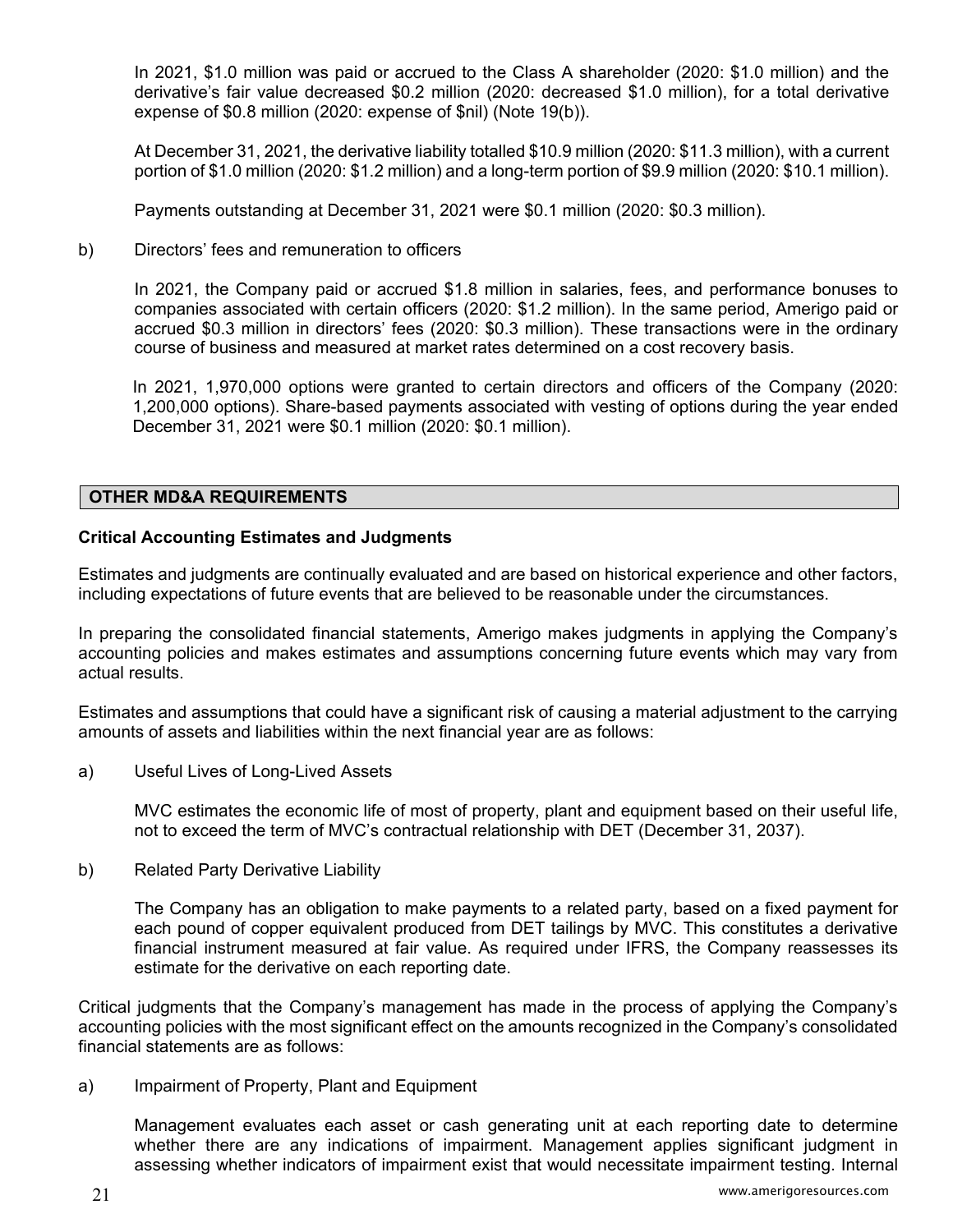and external factors, such as (i) a significant decline in the market value of the Company's share price; (ii) changes in forecasted copper and molybdenum prices; (iii) changes in projected capital and operating costs; (iv) changes in the grade of resources recovered from tailings, and (v) changes in relevant foreign exchange rates, are evaluated by management in determining whether there are any indicators of impairment. If any such indicator exists, an estimate of the recoverable amount is performed, and an impairment loss is recognized to the extent that the carrying amount exceeds the recoverable amount.

These estimates and assumptions are subject to risk and uncertainty, and as such there is the possibility that changes in circumstances may alter these projections and impact the recoverable amount of the assets. In such circumstances, some or all of the carrying value of the assets may be further impaired or the impairment charge reduced, with the impact recorded in profit or loss.

# **Disclosure Controls and Procedures**

Amerigo designs disclosure controls and procedures to provide reasonable assurance that all relevant information is communicated to senior management and to allow timely decisions regarding required disclosure.

Amerigo has a formal corporate disclosure policy and a Disclosure Policy Committee (the "DPC"). Amerigo's directors and Aurora Davidson (President and CEO) are members of the DPC.

Management has reasonable confidence that the Company's material information is made known to them in a timely manner, and that Amerigo's disclosure controls and procedures are effective on an ongoing basis.

### **Internal Controls over Financial Reporting ("ICFR")**

ICFR is a process designed to provide reasonable assurance on the reliability of financial reporting and the preparation of financial statements for external purposes under IFRS.

Amerigo's ICFR includes policies and procedures that:

- Pertain to the maintenance of records that accurately and fairly reflect the additions to and dispositions of Company assets;
- Provide reasonable assurance that transactions are recorded as necessary to permit preparation of financial statements under IFRS;
- Provide reasonable assurance that the Company's receipts and expenditures have the proper authorization of Amerigo's management and directors; and
- Provide reasonable assurance on the prevention or timely detection of unauthorized acquisition, use or disposition of Company assets that could have a material effect on the financial statements.

Any system of internal controls over financial reporting, no matter how well designed, has inherent limitations.

Even those systems determined to be effective can provide only reasonable assurance on preparation and presentation of financial statements.

An evaluation of the design and operating effectiveness of the Company's ICFR was conducted as of December 31, 2021 by the Company's management, including the CEO and CFO. Based on this evaluation, management has concluded that the design and operation of the Company's ICFR was effective.

There were no changes in the year that materially affected, or are reasonably likely to affect, Amerigo's ICFR.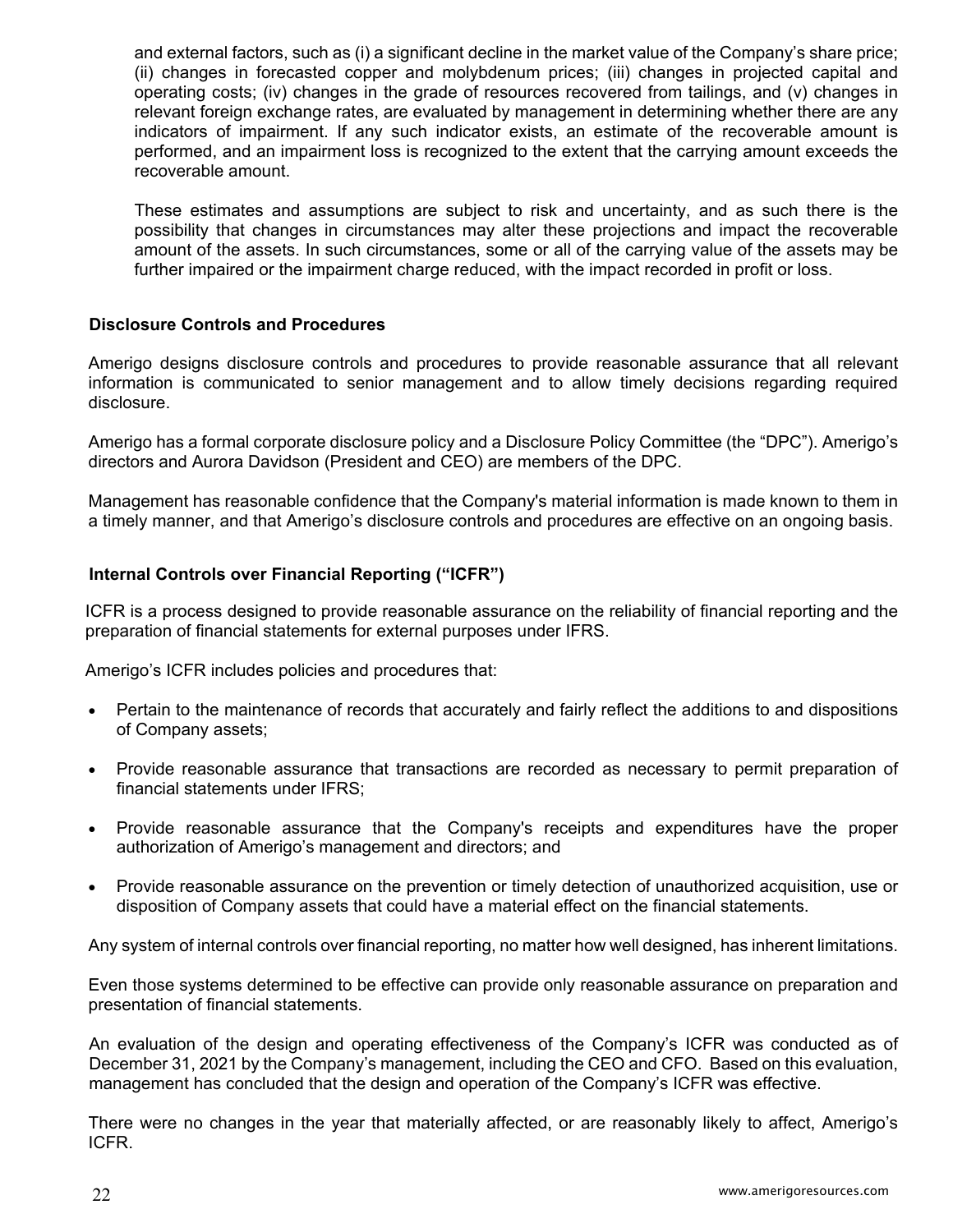# **Commitments**

- At December 31, 2021 MVC has a long-term agreement for the supply of 100% of MVC's power requirements to December 31, 2037. The agreement established minimum stand-by charges based on peak hour power supply calculations, estimated to range from \$0.8 million to \$1.4 million per month.
- The DET Agreement has a Closure Plan clause requiring MVC and DET to jointly assess the revision of the closure plan for Cauquenes and compare it to the current DET plan. In the case of any variation in the interests of DET due to MVC's activities in the Cauquenes deposit, the parties will jointly evaluate the form of implementation and financing of or compensation for such variation. Until the estimation of the new closure plan is available, and the parties agree on the terms of compensation resulting from the revised plan, it is Amerigo's view there is no obligation to record a provision because the amount, if any, is not possible to determine.

# **Subsequent event**

On February 22, 2022, Amerigo's Board of Directors declared a quarterly dividend of Cdn\$0.03 per share, payable on March 21, 2022 to shareholders of record as of March 4, 2022. Amerigo designates the entire amount of this taxable dividend to be an "eligible dividend" for purposes of the *Income Tax Act* (Canada), as amended from time to time.

# **Securities Outstanding**

On February 22, 2022 Amerigo had 174,160,117 common shares outstanding and 8,840,005 options outstanding (exercisable at prices ranging from Cdn\$0.40 to Cdn\$1.29 per share).

Additional information, including the Company's most recent Annual Information Form, is available on SEDAR at www.sedar.com.

# **Environmental, Social and Governance ("ESG") Objectives**

Amerigo is committed to adding value for shareholders through operational excellence and sustainability at the MVC operation. The environmental impact of operations and health and safety of the Company's employees and surrounding communities remain a top priority of the Company. Some of our ESG objectives include:

- operating in a socially responsible manner and with sound environmental management practices;
- engaging in environmentally responsible activities to protect the community, natural resources and cultural heritage at and around the MVC operation;
- building and maintaining respectful relationships with people in the community, employees and other stakeholders;
- developing health and safety policies for employees contribute to the prevention of injuries and illness; and
- ensuring that the Safety, Occupational Health, Environmental and Social Responsibility Policy in place is followed to guide its activities and ensure compliance with applicable Chilean regulations.

# **Cautionary Statement on Forward Looking Information**

 www.amerigoresources.com 23 This MD&A contains certain forward-looking information and statements as defined in applicable securities laws (collectively referred to as "forward-looking statements"). These statements relate to future events or the Company's future performance. All statements other than statements of historical fact are forwardlooking statements. The use of any of the words "anticipate", "plan", "continue", "estimate", "expect", "may", "will", "project", "predict", "potential", "should", "believe" and similar expressions is intended to identify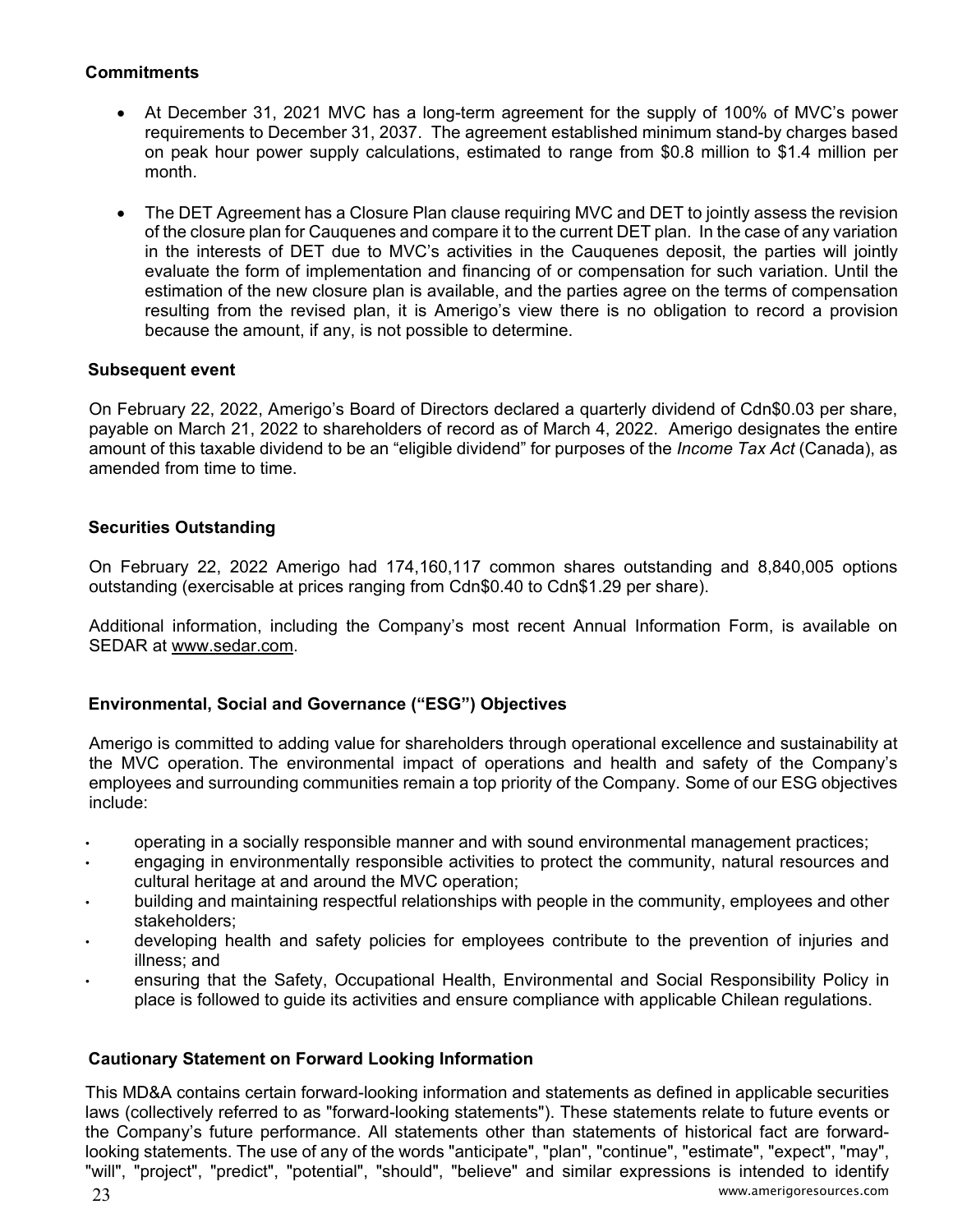forward-looking statements. These forward-looking statements include but are not limited to, statements concerning:

- forecasted production and operating costs:
- potential impact of COVID-19 on our business and operations;
- our strategies and objectives;
- our estimates of the availability and quantity of tailings, and the quality of our mine plan estimates;
- our estimates in respect of annual 2022 sustaining capital expenditures and other Capex projects, and the number of sustaining capital and other Capex projects to be completed during 2022;
- the expected length and timing of the annual plant maintenance shutdown at MVC and El Teniente;
- the sufficiency of water reserves of Colihues to maintain projected Cauquenes tonnage processing in 2022 and future years;
- prices and price volatility for copper, molybdenum, and other commodities and of materials we use in our operations;
- the expected amount of the DET royalty to be paid during 2022;
- the demand for and supply of copper, molybdenum, and other commodities and materials that we produce, sell and use;
- sensitivity of our financial results and share price to changes in commodity prices;
- our financial resources and our expected ability to meet our obligations for the next 12 months, including, but not limited to, the timely payment of 2 semi-annual bank debt repayments and the payments on the molybdenum plant lease;
- the expected amount of MVC's annual free cash flow that will become available for distribution to Amerigo shareholders each year during the term of the Term Loan;
- our assessment of the probabilities of DET exercising its early exit options under the DET Agreement as remote;
- interest and other expenses;
- domestic and foreign laws affecting our operations;
- our tax position and the tax rates applicable to us;
- our ability to comply with our loan covenants;
- the production capacity of our operations, our planned production levels and future production;
- hazards inherent in the mining industry causing personal injury or loss of life, severe damage to or destruction of property and equipment, pollution or environmental damage, claims by third parties and suspension of operations
- estimates of asset retirement obligations and other costs related to environmental protection;
- our future capital and production costs, including the costs and potential impact of complying with existing and proposed environmental laws and regulations in the operation and closure of our operations;
- repudiation, nullification, modification or renegotiation of contracts;
- our financial and operating objectives;
- our environmental, health and safety initiatives;
- the outcome of legal proceedings and other disputes in which we may be involved;
- the outcome of negotiations concerning metal sales, treatment charges and royalties;
- disruptions to the Company's information technology systems, including those related to cybersecurity;
- our dividend policy; and
- general business and economic conditions.

These forward-looking statements involve known and unknown risks, uncertainties and other factors that may cause actual results or events to differ materially from those anticipated in such statements. Inherent in forward-looking statements are risks and uncertainties beyond our ability to predict or control, including risks that may affect our operating or capital plans; risks generally encountered in the permitting and development of mineral projects such as unusual or unexpected geological formations, negotiations with government and other third parties, unanticipated metallurgical difficulties, delays associated with permits, approvals and permit appeals, ground control problems, adverse weather conditions, process upsets and equipment malfunctions; risks associated with labour disturbances and availability of skilled labour and management; risks related to the potential impact of global or national health concerns, including COVID-19, and the inability of employees to access sufficient healthcare; government or regulatory actions or inactions, fluctuations in the market prices of our principal commodities, which are cyclical and subject to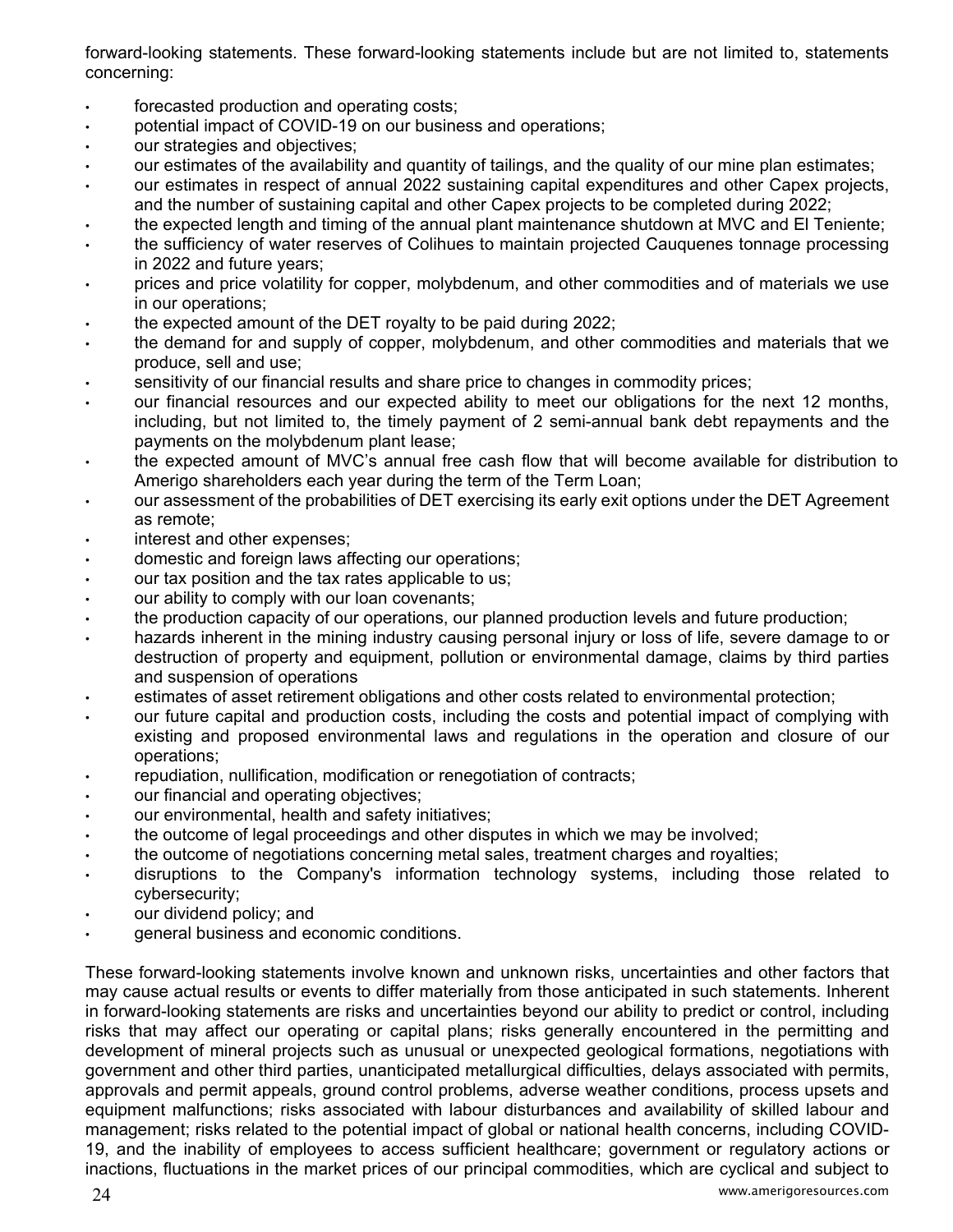substantial price fluctuations; risks created through competition for mining projects and properties; risks associated with lack of access to markets; risks associated with availability of and our ability to obtain both tailings from Codelco's Division El Teniente's current production and historic tailings from tailings deposits; risks with respect to the ability of the Company to draw down funds from bank facilities and lines of credit, and the availability of and ability of the Company to obtain adequate funding on reasonable terms for expansions and acquisitions; mine plan estimates; risks posed by fluctuations in exchange rates and interest rates, as well as general economic conditions; risks associated with environmental compliance and changes in environmental legislation and regulation; risks associated with our dependence on third parties for the provision of critical services; risks associated with non-performance by contractual counterparties; title risks; social and political risks associated with operations in foreign countries; risks of changes in laws affecting our operations or their interpretation, including foreign exchange controls; and risks associated with tax reassessments and legal proceedings. Notwithstanding the efforts of the Company and MVC, there can be no guarantee that Amerigo's or MVC's staff will not contract COVID-19 or that Amerigo's and MVC's measures to protect staff from COVID-19 will be effective. Many of these risks and uncertainties apply not only to the Company and its operations, but also to Codelco and its operations. Codelco's ongoing mining operations provide a significant portion of the materials MVC processes and its resulting metals production, therefore these risks and uncertainties may also affect their operations and in turn have a material effect on the Company.

Actual results and developments are likely to differ, and may differ materially, from those expressed or implied by the forward-looking statements contained in this MD&A. Such statements are based on a number of assumptions which may prove to be incorrect, including, but not limited to, assumptions about:

- general business and economic conditions;
- interest and currency exchange rates;
- changes in commodity and power prices;
- acts of foreign governments and the outcome of legal proceedings;
- the supply and demand for, deliveries of, and the level and volatility of prices of copper and other commodities and products used in our operations;
- the ongoing supply of material for processing from Codelco's current mining operations;
- the grade and projected recoveries of tailings processed by MVC;
- the ability of the Company to profitably extract and process material from the Cauquenes tailings deposit;
- the timing of the receipt of and retention of permits and other regulatory and governmental approvals;
- our costs of production and our production and productivity levels, as well as those of our competitors;
- changes in credit market conditions and conditions in financial markets generally;
- our ability to procure equipment and operating supplies in sufficient quantities and on a timely basis;
- the availability of qualified employees and contractors for our operations;
- our ability to attract and retain skilled staff;
- the satisfactory negotiation of collective agreements with unionized employees;
- the impact of changes in foreign exchange rates and capital repatriation on our costs and results;
- costs of closure of various operations;
- market competition;
- tax benefits and tax rates;
- the outcome of our copper concentrate sales and treatment and refining charge negotiations;
- the resolution of environmental and other proceedings or disputes;
- the future supply of reasonably priced power;
- rainfall in the vicinity of MVC returning to normal levels;
- average recoveries for fresh tailings and Cauquenes tailings;
- our ability to obtain, comply with and renew permits and licenses in a timely manner; and
- our ongoing relations with our employees and entities with which we do business.

Future production levels and cost estimates assume there are no adverse mining or other events which significantly affect budgeted production levels.

Climate change is a global issue that could pose new challenges affecting the future operations of the company. This could include more frequent and intense droughts followed by intense rainfall. In the last